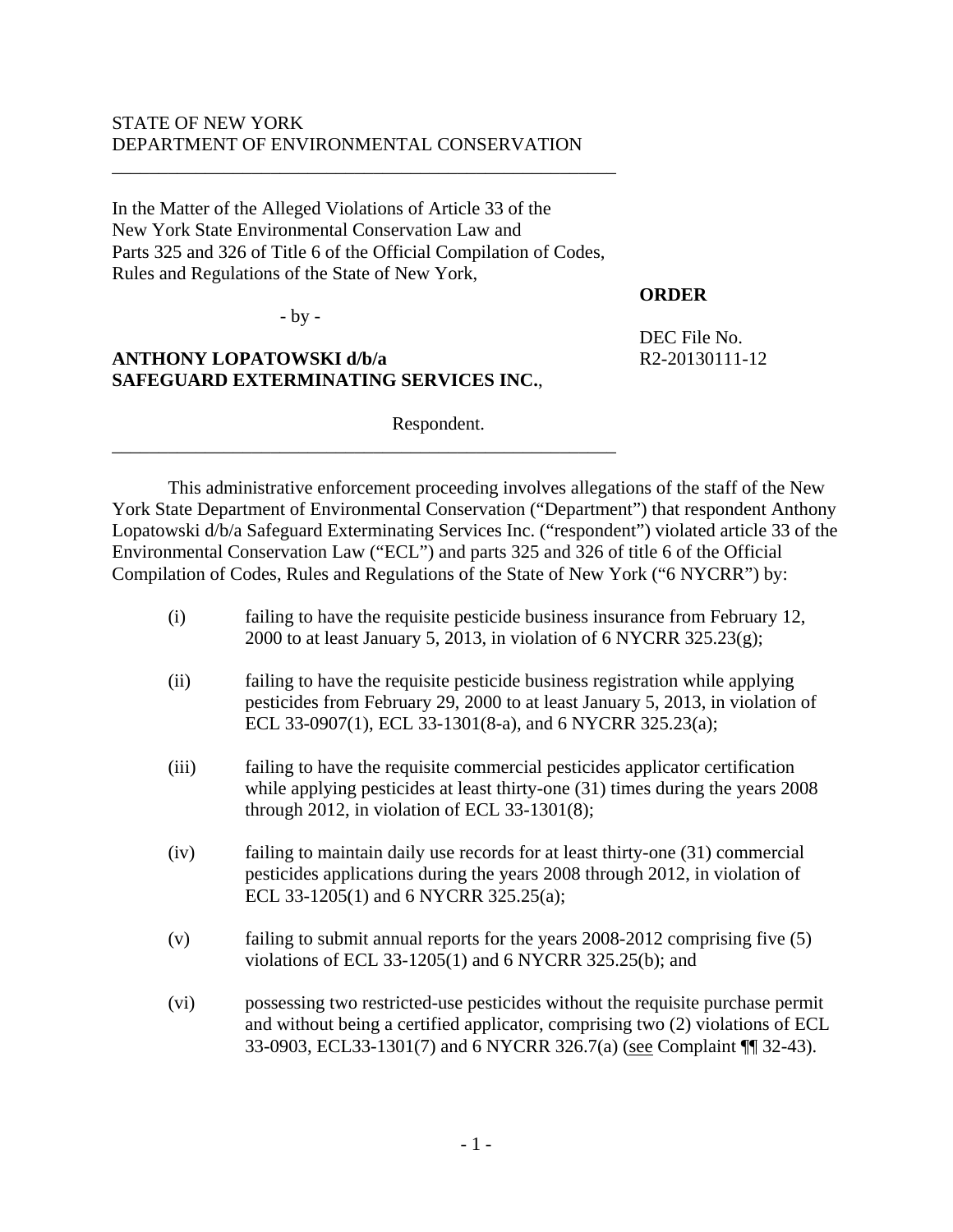On April 22, 2014, a hearing to address these alleged violations was convened before D. Scott Bassinson, Administrative Law Judge ("ALJ") with the Department's Office of Hearings and Mediation Services. ALJ Bassinson prepared the attached hearing report, which I adopt as my decision in this matter, subject to my comments below.

Although personally served with the notice of hearing and complaint on January 12, 2014, respondent failed to file an answer to the complaint, and failed to attend the January 28, 2014 pre-hearing conference. As a consequence of respondent's failure to answer or appear in this matter, the ALJ recommends that I grant staff's motion for a default judgment, with two modifications.

#### Liability

With respect to the first (operation of a pesticide business without the requisite insurance) and second (commercial application of pesticides without a pesticide business registration) causes of action, the evidence reflects that respondent applied pesticides illegally only during the period of April 2008 through January 5, 2013. I agree with the ALJ that it would not be proper to find violations of the insurance and business registration requirements during years for which there is no evidence in the record that respondent actually applied pesticides. I therefore adopt the ALJ's recommendation to hold that respondent violated the insurance and business registration requirements only for the period 2008 through January 5, 2013, rather than for the period of February 2000 through January 5, 2013 as alleged in the complaint.

The ALJ also recalculated the number of violations relating to respondent's failure to register his pesticide business. Staff alleged in effect that each application of a pesticide during a period for which there is no pesticide business registration is a separate violation of the registration requirement. The ALJ, however, concluded that the most reasonable interpretation is to calculate the failure to register based upon how often a business is required to register, and not each time pesticides were applied (see Hearing Report, at 8 and fn 6). I agree with the ALJ's analysis.

Based on the foregoing, the ALJ found that respondent committed a total of 76 violations (see Hearing Report, at 10-11).

I concur with the ALJ that, with these modifications, staff is entitled to a default judgment pursuant to 6 NYCRR 622.15, and that, at the hearing, Department staff presented a prima facie case on the merits, and proved its case by a preponderance of the evidence (see Hearing Report, at 7-10). Accordingly, staff is entitled to a judgment based on the record evidence.

#### **Penalty**

With respect to the civil penalty, Department staff sought an order imposing a civil penalty pursuant to ECL 71-2907(1), which establishes a civil penalty not to exceed five thousand dollars (\$5,000) for a first violation, and not to exceed ten thousand dollars (\$10,000) for a subsequent offense. Department staff also considered applicable agency guidance (see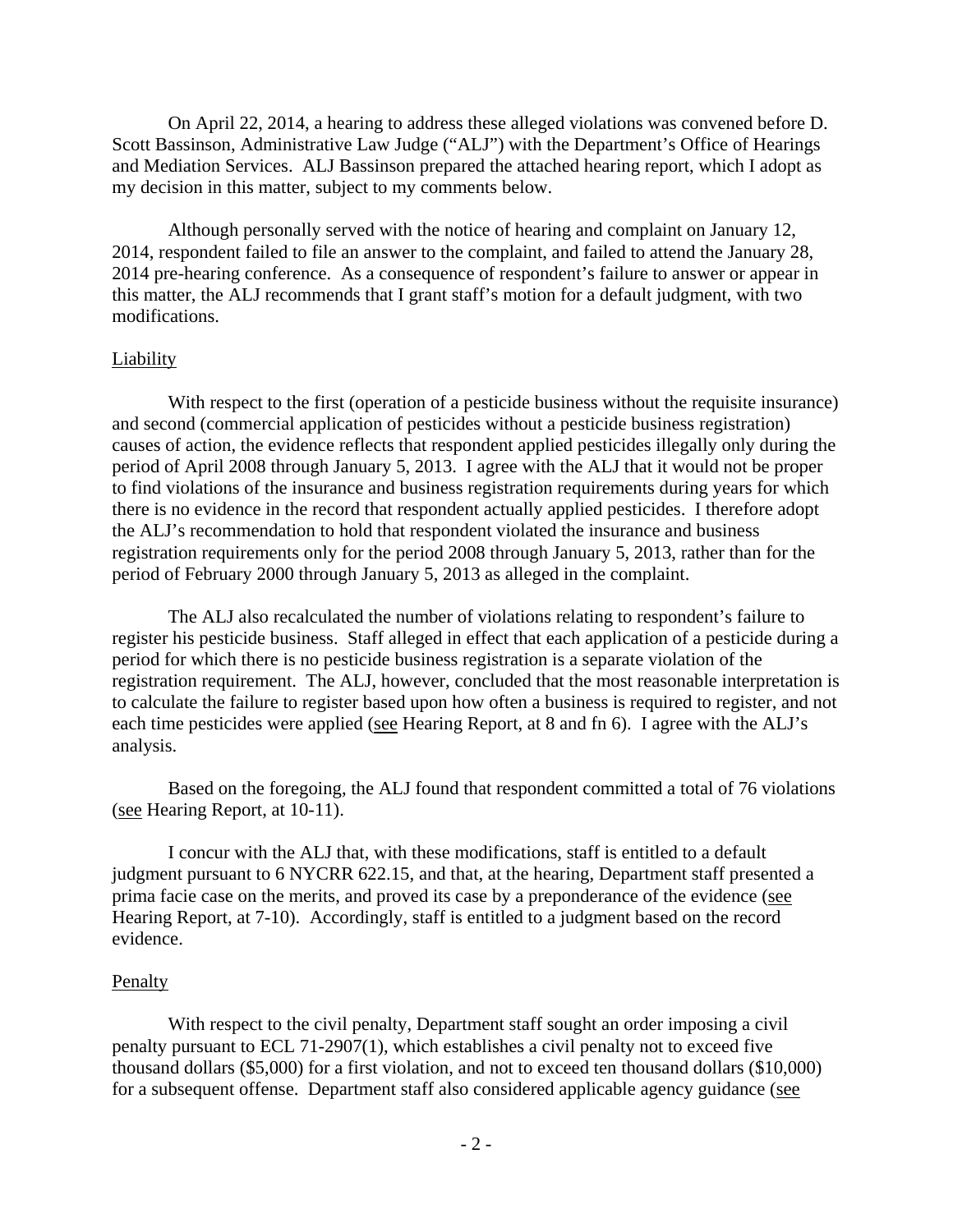Hearing Report, at 10). The ALJ recommends a reduction in Department staff's requested civil penalty to one hundred twenty-one thousand dollars (\$121,000). I agree with the ALJ's revision to staff's requested civil penalty which took into consideration the reduction in the years of insurance violations and the reduction in the number of violations relating to the business registration requirement as discussed above, among other factors (see also Hearing Report, at 10-13).

The civil penalty recommended by the ALJ is authorized and appropriate. As the ALJ found, the evidence in this matter – including respondent's own written and signed statement admitting to many of the violations – demonstrates a long-standing disregard for complying with the relevant legal requirements. Respondent has held himself out as a licensed exterminator and has applied pesticides over a number of years, at locations including at least two schools and several apartment buildings – without acquiring insurance, registering the business, obtaining proper applicator certifications, maintaining daily use records or filing annual reports. Respondent was also unlawfully in possession of two restricted use pesticides.

I also agree with the ALJ that staff's request that I order respondent "to become and remain in compliance with the ECL and Title 6 of the NYCRR" is unnecessary. Respondent is already required to comply with the ECL and the applicable regulations and further language to that effect is not needed.

**NOW, THEREFORE**, having considered this matter and being duly advised, it is **ORDERED** that:

- I. Pursuant to 6 NYCRR 622.15, Department staff's motion for a default judgment is hereby granted. By failing to answer, respondent Anthony Lopatowski d/b/a Safeguard Exterminating Services Inc. waived his right to be heard at the hearing. Accordingly, the factual allegations in Department staff's complaint are deemed to have been admitted by respondent.
- II. Moreover, based upon a preponderance of the evidence introduced at hearing, respondent Anthony Lopatowski d/b/a Safeguard Exterminating Services Inc. is adjudged to have violated:
	- A. 6 NYCRR 325.23(g), five (5) times by operating a pesticides application business during the period April 2008 through January 5, 2013 without having the requisite pesticide business insurance;
	- B. ECL 33-0907(1), ECL 33-1301(8-a) and 6 NYCRR 325.23(a), two (2) times by applying pesticides during the period 2008 through January 5, 2013 without having the requisite pesticide business registration;
	- C. ECL 33-1301(8), thirty-one (31) times by applying pesticides on thirty-one (31) occasions without possessing the requisite commercial pesticide applicator certification;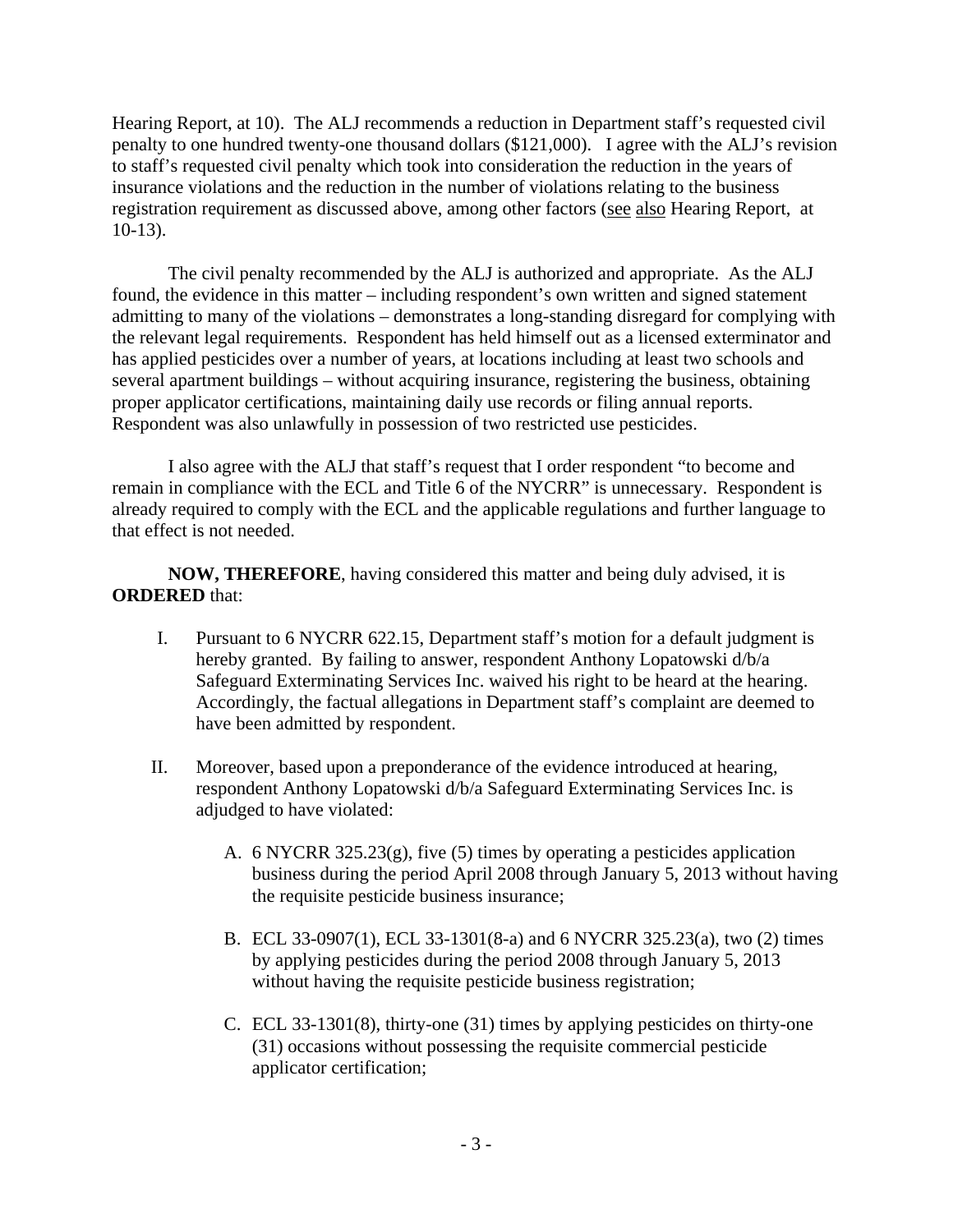- D. ECL 33-1205(1) and 6 NYCRR 325.25(a), thirty-one (31) times by not maintaining pesticide use records with respect to thirty-one (31) pesticide applications;
- E. ECL 33-1205(1) and 6 NYCRR 325.25(b), five (5) times by failing to submit annual reports to the Department during the years 2008 through 2012 during which he applied pesticides; and
- F. ECL 33-0903, ECL 33-1301(7) and 6 NYCRR 326.7(a), two (2) times, by:
	- 1.possessing restricted use pesticide Delta Dust Insecticide in 2010 without a purchase permit and without being a certified applicator; and
	- 2.possessing restricted use pesticide Ditrac Tracking Powder in 2013 without a purchase permit and without being a certified applicator.
- III. Respondent Anthony Lopatowski d/b/a Safeguard Exterminating Services Inc. is hereby assessed a civil penalty in the amount of one hundred twenty-one thousand dollars (\$121,000), which is due and payable within thirty (30) days of the service of a copy of this order upon respondent. Payment shall be made in the form of a certified check, cashier's check or money order payable to the order of the "New York State Department of Environmental Conservation". The penalty payment shall be sent by certified mail, overnight delivery, or hand delivery to the Department at the following address:

Karen Mintzer, Esq.1 Regional Attorney NYS Department of Environmental Conservation Region 2 1 Hunter's Point Plaza 47-40 21st Street Long Island City, NY 11101-5407

IV. All communications from respondent to the Department concerning this order shall be directed to Karen Mintzer, Esq., at the address referenced in paragraph III of this order.

 $\overline{a}$ 

<sup>&</sup>lt;sup>1</sup> This matter was originally handled by Region 2 Regional Attorney Louis Oliva. Subsequent to the hearing, Attorney Oliva transferred to the Department's Albany office. Accordingly, Attorney Karen Mintzer, who is now serving as Regional Attorney for Region 2, is hereby substituted in this order as the Department contact for this matter.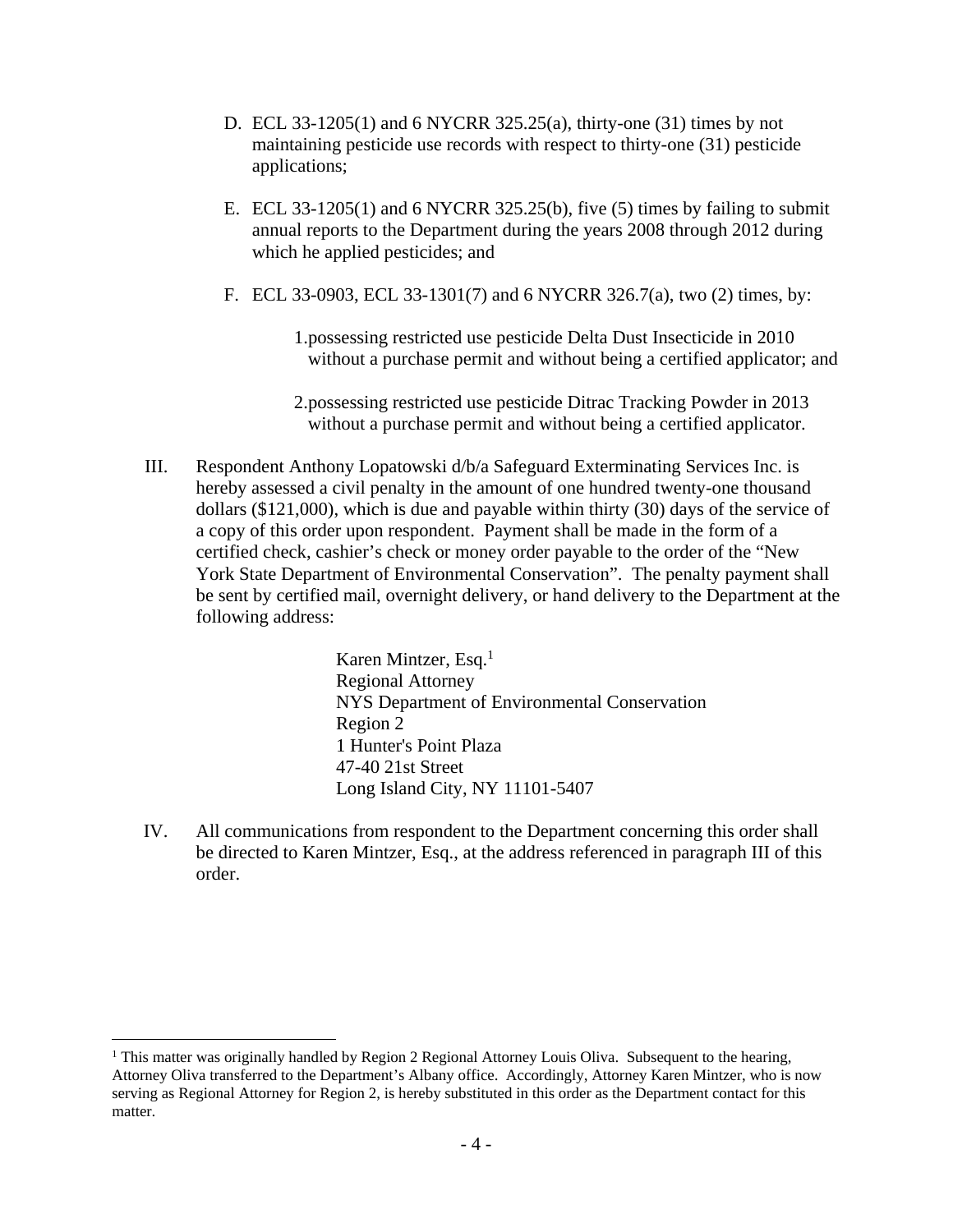V. The provisions, terms and conditions of this order shall bind Anthony Lopatowski d/b/a Safeguard Exterminating Services Inc., and his agents, successors and assigns, in any and all capacities.

> For the New York State Department of Environmental Conservation

 $\sqrt{s/2}$ 

By: \_\_\_\_\_\_\_\_\_\_\_\_\_\_\_\_\_\_\_\_\_\_\_\_\_\_\_\_\_\_\_

 Joseph J. Martens Commissioner

Dated: June 11, 2015 Albany, New York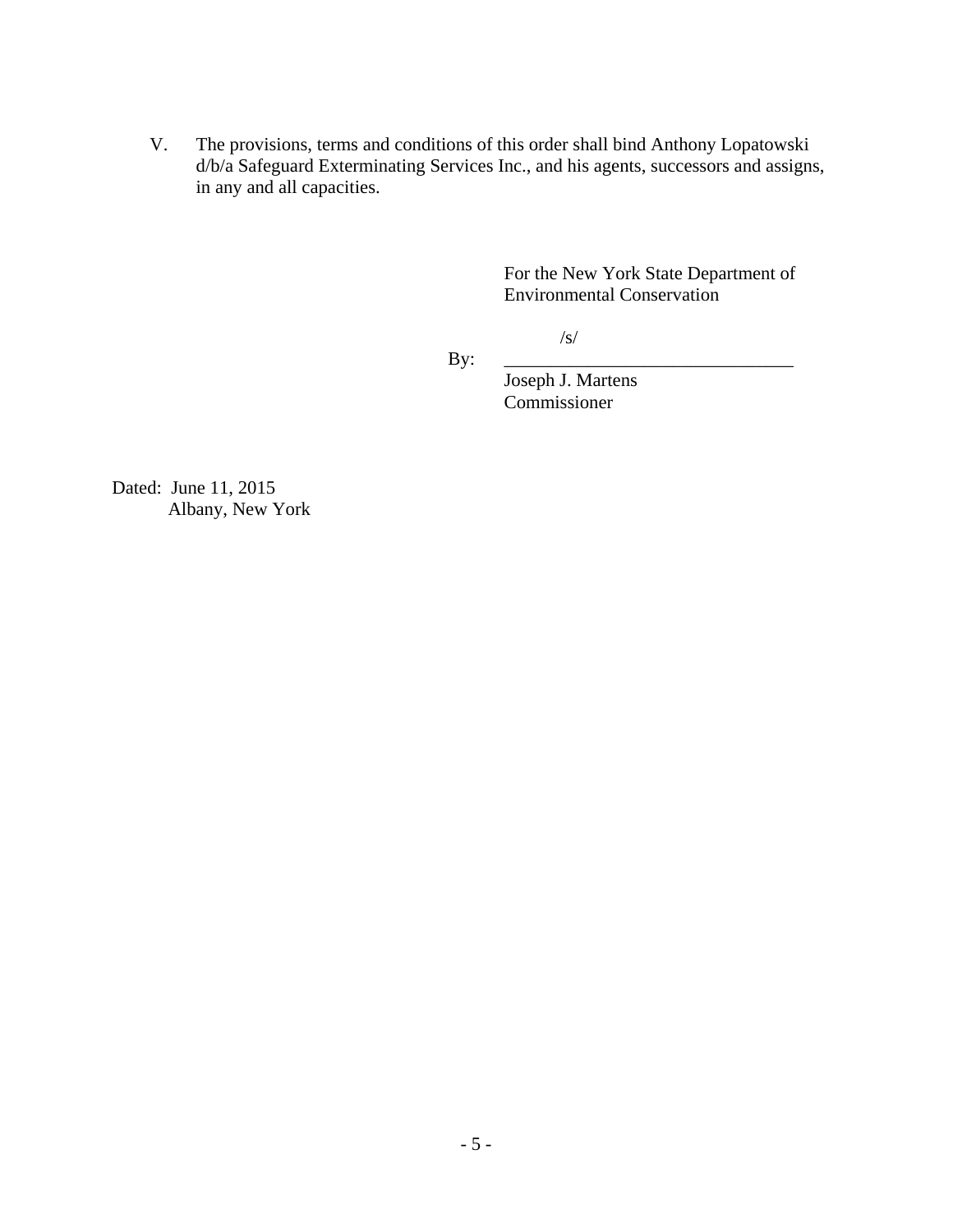## STATE OF NEW YORK DEPARTMENT OF ENVIRONMENTAL CONSERVATION

In the Matter of the Alleged Violations of Article 33 of the New York State Environmental Conservation Law and Parts 325 and 326 of Title 6 of the Official Compilation of Codes, Rules and Regulations of the State of New York,

\_\_\_\_\_\_\_\_\_\_\_\_\_\_\_\_\_\_\_\_\_\_\_\_\_\_\_\_\_\_\_\_\_\_\_\_\_\_\_\_\_\_\_\_\_\_\_\_\_\_\_\_\_\_

\_\_\_\_\_\_\_\_\_\_\_\_\_\_\_\_\_\_\_\_\_\_\_\_\_\_\_\_\_\_\_\_\_\_\_\_\_\_\_\_\_\_\_\_\_\_\_\_\_\_\_\_\_\_

- by -

## **ANTHONY LOPATOWSKI d/b/a**  $R2-20130111-12$ **SAFEGUARD EXTERMINATING SERVICES INC.**,

Respondent.

### Procedural History

 Respondent Anthony Lopatowski d/b/a Safeguard Exterminating Services Inc. ("respondent") was served with a notice of hearing and complaint dated January 2, 2014. The complaint alleges that respondent violated article 33 of the Environmental Conservation Law ("ECL") and parts 325 and 326 of title 6 of the Official Compilation of Codes, Rules and Regulations of the State of New York ("6 NYCRR") by:

- (i) failing to have the requisite pesticide business insurance from February 12, 2000 to at least January 5, 2013, in violation of  $6$  NYCRR 325.23 $(g)$ ;
- (ii) failing to have the requisite pesticide business registration while applying pesticides at least thirty-one (31) times, from February 29, 2000 to at least January 5, 2013, in violation of ECL 33-0907(1), ECL 33-1301(8-a), and 6 NYCRR 325.23(a);
- (iii) failing to have the requisite commercial pesticides applicator certification while applying pesticides at least thirty-one (31) times during the years 2008 through 2012, in violation of ECL 33-1301(8);
- (iv) failing to maintain daily use records for at least thirty-one (31) commercial pesticides applications during the years 2008 through 2012, in violation of ECL 33-1205(1) and 6 NYCRR 325.25(a);
- (v) failing to submit annual reports for the years 2008 through 2012 comprising five (5) violations of ECL 33-1205(1) and 6 NYCRR 325.25(b); and

DEC File No.

**HEARING REPORT**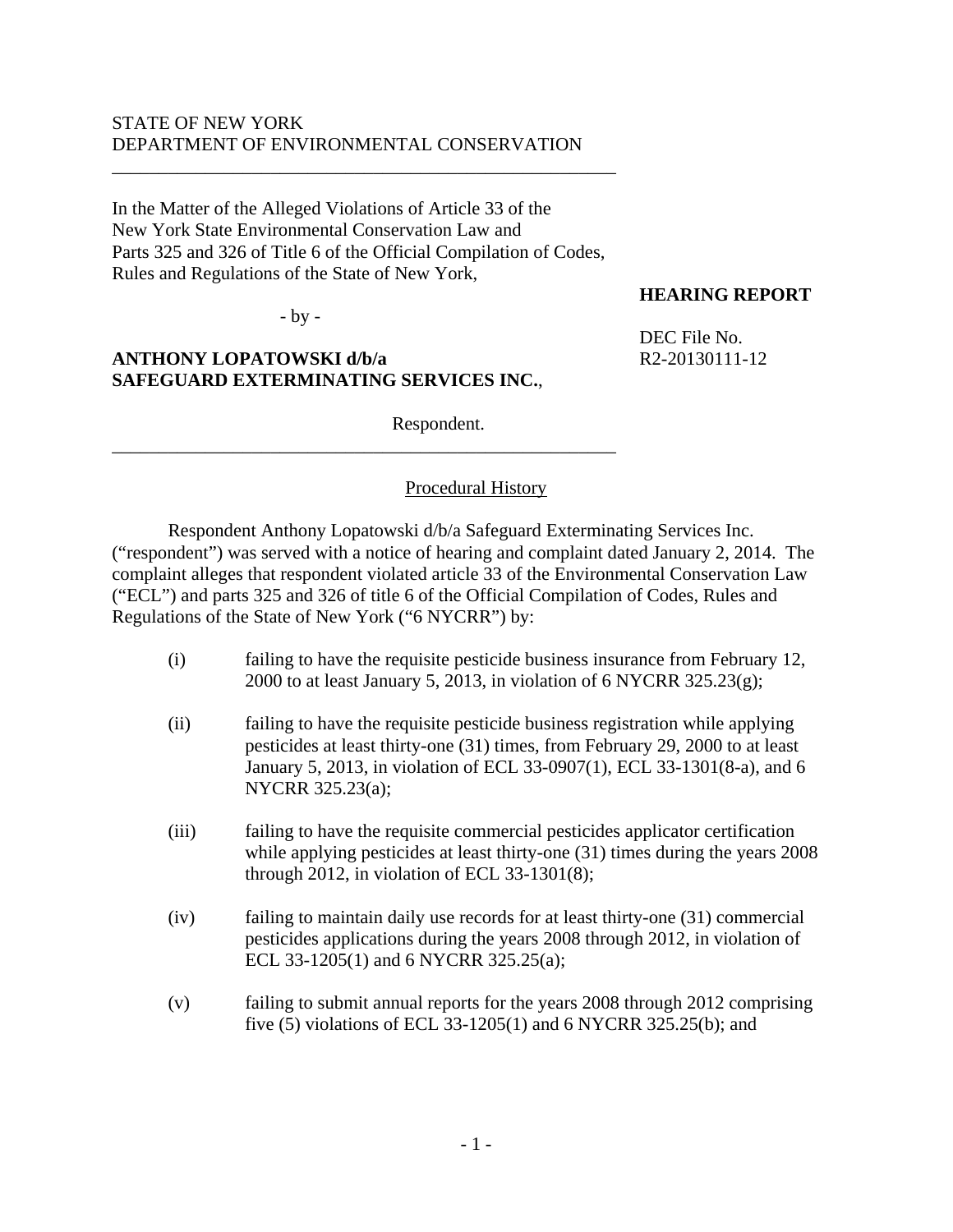(vi) possessing two restricted use pesticides without the requisite purchase permit and without being a certified applicator, comprising two (2) violations of ECL 33-0903, ECL 33-1301(7) and 6 NYCRR 326.7(a)

(see Complaint ¶¶ 32-43).

<u>.</u>

 The complaint seeks an order of the Commissioner: (i) holding that respondent violated the cited ECL and regulatory provisions; (ii) imposing upon respondent, pursuant to ECL 71- 2907(1), a civil penalty "in an amount no less than" two hundred forty-nine thousand five hundred dollars  $(\$249,500)$ ;<sup>1</sup> and (iii) directing respondent "to become and remain in compliance with the ECL and Title 6 of NYCRR" (see Complaint, at 6, Wherefore clause).

 Respondent was personally served with the notice of hearing and complaint on January 12, 2014 (see Staff Exhibit [Ex.] 2). The notice of hearing stated, among other things, that (i) a pre-hearing conference before Administrative Law Judge ("ALJ") Richard Wissler of the Department's Office of Hearings and Mediation Services was scheduled for January 28, 2014 at 11 a.m. at the Region 2 offices of the Department of Environmental Conservation ("Department"), located at One Hunters Point Plaza, 47-40 21st Street, Long Island City, New York; (ii) respondent was required to serve an answer to the complaint within twenty days of receipt; (iii) failure to answer timely, or to attend the pre-hearing conference, would result in a default under 6 NYCRR 622.15 and a waiver of the right to a hearing; and (iv) if respondent failed to appear, the hearing may be convened at a time and place set by the Hearing Officer, and an Order may be issued against respondent (see Notice of Hearing, at 1-2).

 Respondent did not appear at the pre-hearing conference held on January 28, 2014, and has not filed an answer or otherwise appeared in this proceeding.

On April 22, 2014, a hearing was convened before the undersigned ALJ D. Scott Bassinson at the Department's Region 2 offices, at approximately 10:20 a.m. Department staff was represented by Madeline E. Gwyn, Esq. and Region 2 Regional Attorney Louis P. Oliva, Esq.

At the beginning of the hearing, staff counsel stated on the record that respondent did not appear for the January 28, 2014 pre-hearing conference, has not filed an answer, and has otherwise made no contact with the Department even though served with the notice of hearing and complaint. Pursuant to 6 NYCRR 622.15, Department staff then made an oral motion for a default judgment based upon respondent's failure to answer the complaint. I reserved on the motion and staff proceeded with its evidentiary case.

Staff called two witnesses: Environmental Conservation Officer ("ECO") Jennifer Okonuk, and Marcus Pitter, Pesticides Control Specialist II. Both witnesses are employees of

<sup>&</sup>lt;sup>1</sup> Given due process concerns, I will consider Department staff's request for a penalty of "no less than" two hundred forty-nine thousand five hundred dollars (\$249,500) to be a request for that specific amount (see, e.g., Matter of Reliable Heating Oil, Inc., Decision and Order of the Commissioner, October 30, 2013, at 3).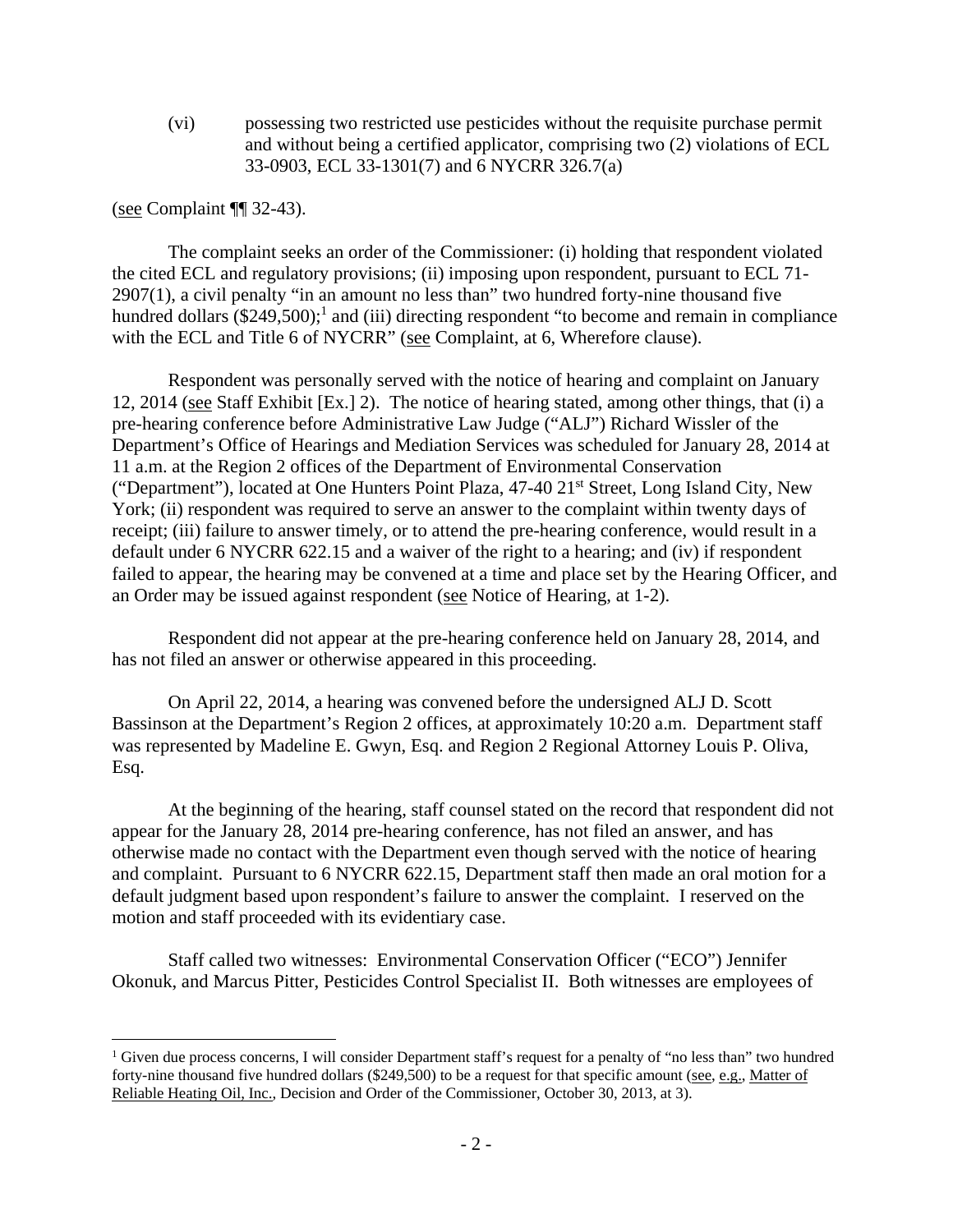the Department. In addition, Department staff submitted the following documents for the record, all of which were received in evidence:

1. Proposed Order.

 $\overline{a}$ 

- 2. Affidavit of Service of Bradley J. Buffa, sworn to January 23, 2014, reflecting personal service on respondent.
- 3. Copies of 23 invoices from Safeguard Exterminating Inc. ranging in date from April 19, 2008 to May 22, 2010.
- 4. Three photographs of items found during a search of respondent's vehicle following a traffic stop of respondent on June 4, 2010:
	- a. A business card of Safeguard Exterminating Services Inc., identifying respondent Anthony Lopatowski as a "C.C.P.A.;"<sup>2</sup>
	- b. Respondent's New York driver's license;
	- c. A one pound container of "Delta Dust Insecticide."
- 5. Copies of invoices from, and checks made payable to Safeguard Exterminating, dated between January 2011 and November 2012.
- 6. Voluntary Consent to Search vehicle form, filled out and signed by respondent, dated January 5, 2013.
- 7. Three photographs of items found during a search of respondent's vehicle following his consent to search on January 5, 2013:
	- a. Several Safeguard Exterminating business cards in the vehicle's glove compartment;
	- b. An open box containing a bag of white powder;
	- c. An open box containing a bag of white powder.
- 8. Printout of document from the Department's CertAdmin Database dated April 17, 2014, regarding pesticide applicator certification status of Anthony Lopatowski.
- 9. Printout of document from the Department's Pesticide Business Registration Database dated April 17, 2014, regarding registration status of Safeguard Exterminating Service Inc.

## Default Provisions

 A respondent upon whom a complaint has been served must serve an answer within 20 days of receiving a notice of hearing and complaint (see 6 NYCRR 622.4[a]). A respondent's failure to file a timely answer "constitutes a default and a waiver of respondent's right to a hearing" (6 NYCRR 622.15[a]). In addition, attendance by a respondent at a scheduled prehearing conference is mandatory, "and failure to attend constitutes a default and a waiver of the opportunity for a hearing" (6 NYCRR 622.8[c]; see also 6 NYCRR 622.15[a]).

<sup>&</sup>lt;sup>2</sup> ECO Okonuk testified that "C.C.P.A." is the acronym for Certified Commercial Pesticide Applicator.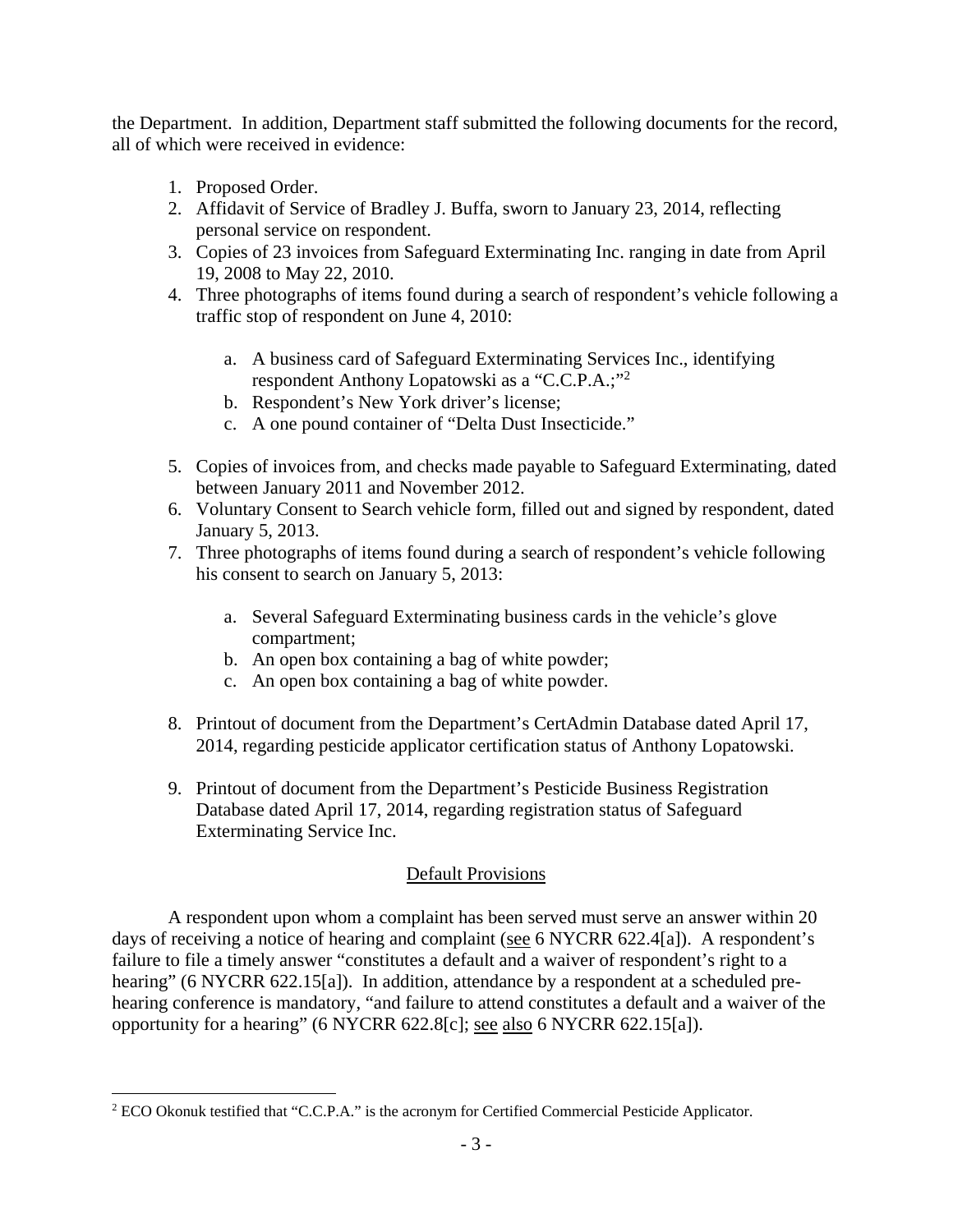Upon a respondent's failure to answer a complaint and/or failure to appear for a prehearing conference, Department staff may make a motion to an ALJ for a default judgment. Such motion must contain (i) proof of service upon respondent of the notice of hearing and complaint; (ii) proof of respondent's failure to appear or to file a timely answer; and (iii) a proposed order (see 6 NYCRR 622.15[b][1]-[3]).

 As the Commissioner has held, "a defaulting respondent is deemed to have admitted the factual allegations of the complaint and all reasonable inferences that flow from them" (Matter of Alvin Hunt, d/b/a Our Cleaners, Decision and Order of the Commissioner, July 25, 2006, at 6 [citations omitted]). In addition, in support of a motion for a default judgment, staff must "provide proof of the facts sufficient to support the claim" (Matter of Queen City Recycle Center, Inc., Decision and Order of the Commissioner, December 12, 2013, at 3).

 In this matter, in addition to the factual allegations of the complaint, Department staff provided proof at the April 22, 2014 hearing to support the causes of action set forth in the complaint. Accordingly, the following findings of fact are based upon a preponderance of the evidence consisting of the testimony of the witnesses, documents submitted as exhibits, and the rest of the record including the notice of hearing, complaint and any documents attached thereto.<sup>3</sup>

### Findings of Fact

- 1. Respondent Anthony Lopatowski is an individual who, at all relevant times, has owned and operated a pesticide application business known as Safeguard Exterminating Services Inc., located at various times at 77 Driggs Ave., Brooklyn, NY, and/or 94A Jewel Street, Brooklyn, NY 11222 (Staff Exs. 3, 4A, 7A, 8, 9; Complaint Ex. A).
- 2. The Department maintains a database that identifies pesticide businesses that are registered with the Department, identifies applicators associated with such businesses, and reflects whether such businesses carry insurance, any history of enforcement, and payment of fees (Testimony of Marcus Pitter; Staff Ex. 9).
- 3. Safeguard Exterminating Services Inc. was initially registered with the Department as a pesticide business on March 1, 1989 (Staff Ex. 9).
- 4. Safeguard Exterminating Services Inc.'s registration with the Department expired in February 2000 and remained expired as of April 17, 2014 (Testimony of Marcus Pitter; Staff Ex. 9).

 $\overline{a}$ <sup>3</sup> Department staff attached as Exhibit A to the complaint a copy of a Voluntary Statement written and signed by respondent (see Complaint ¶ 8, and Ex. A thereto). ECO Okonuk testified that she witnessed respondent's preparation of and signature on the Voluntary Statement, and she signed the statement as a witness. The Voluntary Statement is part of the record of this proceeding because it was attached to the complaint (see CPLR 3014 ["A copy of any writing which is attached to a pleading is a part thereof for all purposes"]; see also 6 NYCRR 622.17[b] ["The record of the hearing must include: the … complaint"]).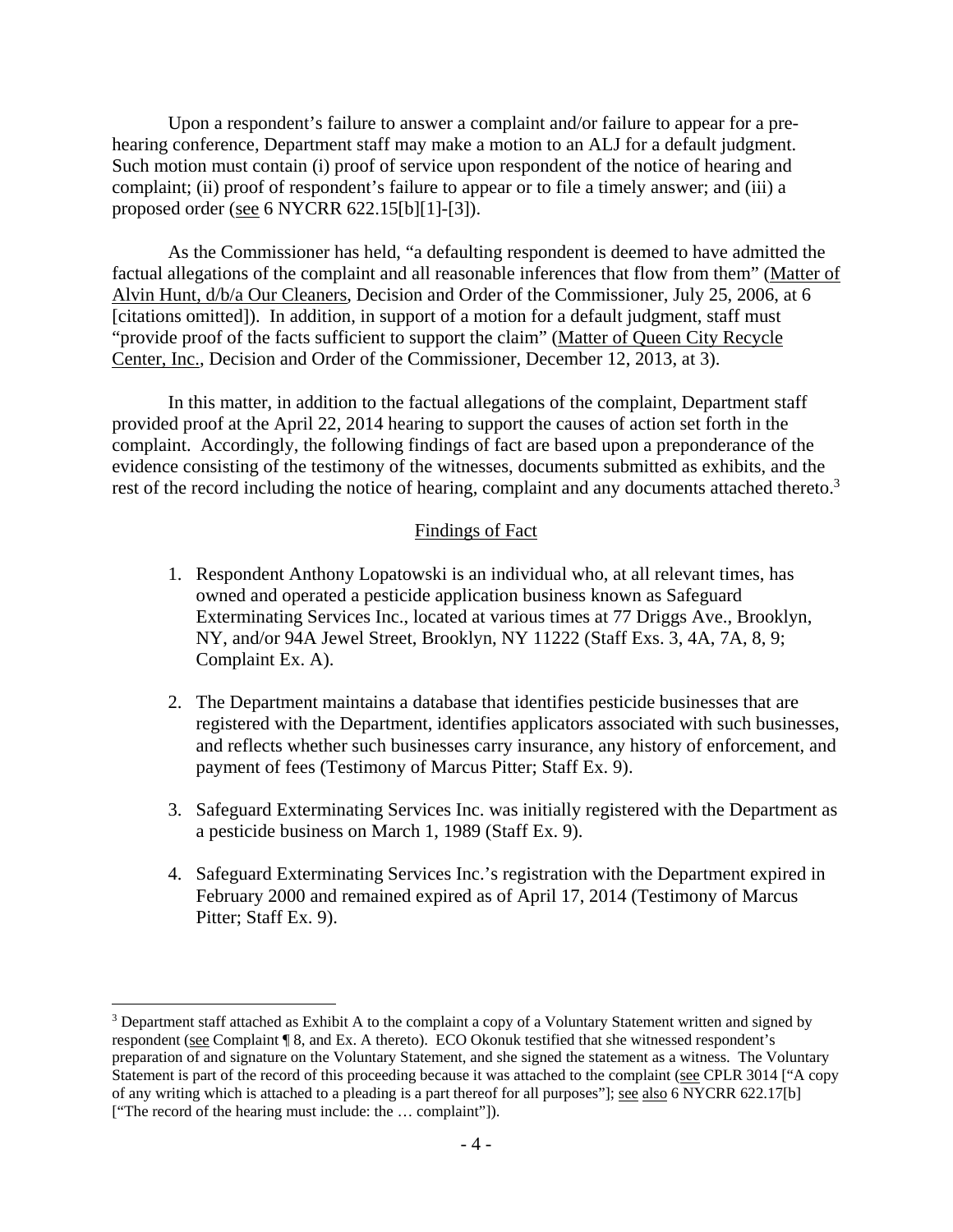- 5. Safeguard Exterminating Services Inc.'s insurance expired in 2000 and remained expired as of April 17, 2014 (Testimony of Marcus Pitter; Staff Ex. 9; Complaint Ex. A).
- 6. Safeguard Exterminating Services Inc. has not submitted an annual report since 2000 (Testimony of Marcus Pitter).
- 7. The Department maintains a database, known as the "CertAdmin Database," that certified commercial pesticide applicators and the organization or business with which such applicators are associated, as well as the categories for which the applicators are certified (Testimony of Marcus Pitter; Staff Ex. 8).
- 8. Respondent Anthony Lopatowski was a certified commercial pesticides applicator, initially registered with the Department in 1987 (Staff Exs. 8 and 9).
- 9. Respondent Anthony Lopatowski's certification as a commercial pesticides applicator expired in 2000, and has not been renewed since that time (Testimony of Marcus Pitter; Staff Ex. 8).
- 10. On June 4, 2010, following a traffic stop of respondent Anthony Lopatowski by Environmental Conservation Investigators Sara Komonchak and Thomas Graham, respondent consented to a search of his vehicle (Testimony of Jennifer Okonuk; Complaint ¶¶ 4-5).
- 11. A search of respondent's vehicle by Environmental Conservation Officer ("ECO") Jennifer Okonuk on June 4, 2010 led to the discovery of the following items:
	- a. Business cards of Safeguard Exterminating Services Inc. identifying respondent Anthony Lopatowski as a "C.C.P.A.," an acronym for Certified Commercial Pesticide Applicator;
	- b. Personal Protective Equipment;
	- c. A spray canister;
	- d. Twenty-three invoices from "Safeguard Exterminating Inc." to various individuals and companies ranging in date from April 19, 2008 to May 22, 2010, including two invoices relating to schools and many relating to apartment buildings; and
	- e. A one-pound container labeled "Delta Dust Insecticide"

(Testimony of Jennifer Okonuk; Staff Exs. 3, 4A, 4B, 4C).

- 12. Delta Dust Insecticide, EPA Registration No. 432-772, is a restricted use pesticide in New York State (Testimony of Marcus Pitter; see also http://www.dec.ny.gov/docs/materials\_minerals\_pdf/pestprod.pdf)
- 13. Subsequent to the June 4, 2010 encounter with respondent, ECO Okonuk contacted customers of respondent, and obtained from the customers additional invoices from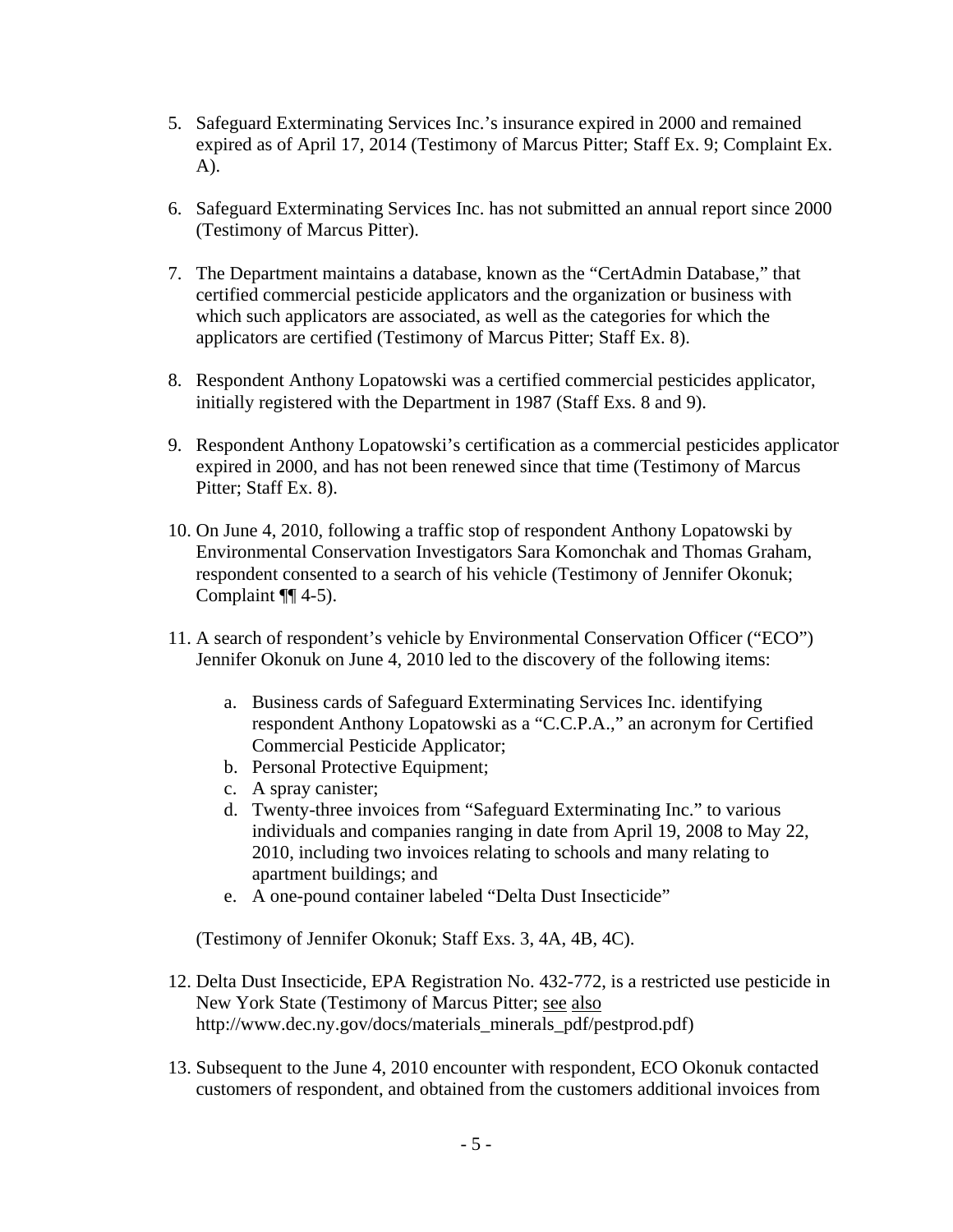"Safeguard Exterminating Service" and copies of checks made payable to "Safeguard Exterminating," dated between January 2011 and November 2012 (Testimony of Jennifer Okonuk; Staff Ex. 5).

- 14. The additional invoices that ECO Okonuk obtained from respondent's customers reflect the application of pesticides twice a month at two buildings, and at different locations within each building. For example, Invoice #10183, dated January 27, 2011, reflects two \$80 charges, one for January 8, 2011 and the other for January 20, 2011. The invoice states that it relates to application of pesticides as per an "Apt. List" as well as in public areas and trash rooms (see Staff Ex. 5).
- 15. On January 5, 2013, ECO Okonuk and ECO Christopher Lattimer waited for respondent at 118-11 84<sup>th</sup> Avenue, Jamaica, NY, after ECO Okonuk learned that respondent would be applying pesticides at the building that day (Testimony of Jennifer Okonuk; Complaint ¶ 7).
- 16. On January 5, 2013, ECO Okonuk saw a "sign-up sheet" in the apartment building, relating to apartment dwellers who had signed up for application of pesticides in their apartment (Testimony of Jennifer Okonuk).
- 17. On January 5, 2013, respondent signed a Voluntary Consent to Search form consenting to a search of his vehicle by ECO Okonuk (Testimony of Jennifer Okonuk; Staff Ex. 6).
- 18. ECO Okonuk's search of respondent's vehicle on January 5, 2013 led to the discovery of, among other things, the following items:
	- a. Business cards of Safeguard Exterminating Services Inc. located in the glove compartment of respondent's vehicle; and
	- b. An open box containing a bag of white powder

(see Testimony of Jennifer Okonuk; Staff Exs. 7A, 7B, 7C).

- 19. On January 5, 2013, respondent prepared and signed a Voluntary Statement that included his statements that he came to  $118-1184<sup>th</sup>$  Avenue that day "to exterminate building as a license exterminator" and that he treated the building "monthly and talk to supt. [probably "superintendent"] (Complaint Ex. A). Respondent also wrote in his Voluntary Statement that he owns Safeguard Exterminating and had 10 customers, but did not have any records, insurance or labels (id.).
- 20. Respondent also wrote in his Voluntary Statement that he "had Ditrac Powder restricted use – rodent control" (id.).
- 21. Respondent told ECO Okonuk that he was at the  $118-1184<sup>th</sup>$  Avenue location on January 5, 2013 to apply pesticides (Testimony of Jennifer Okonuk).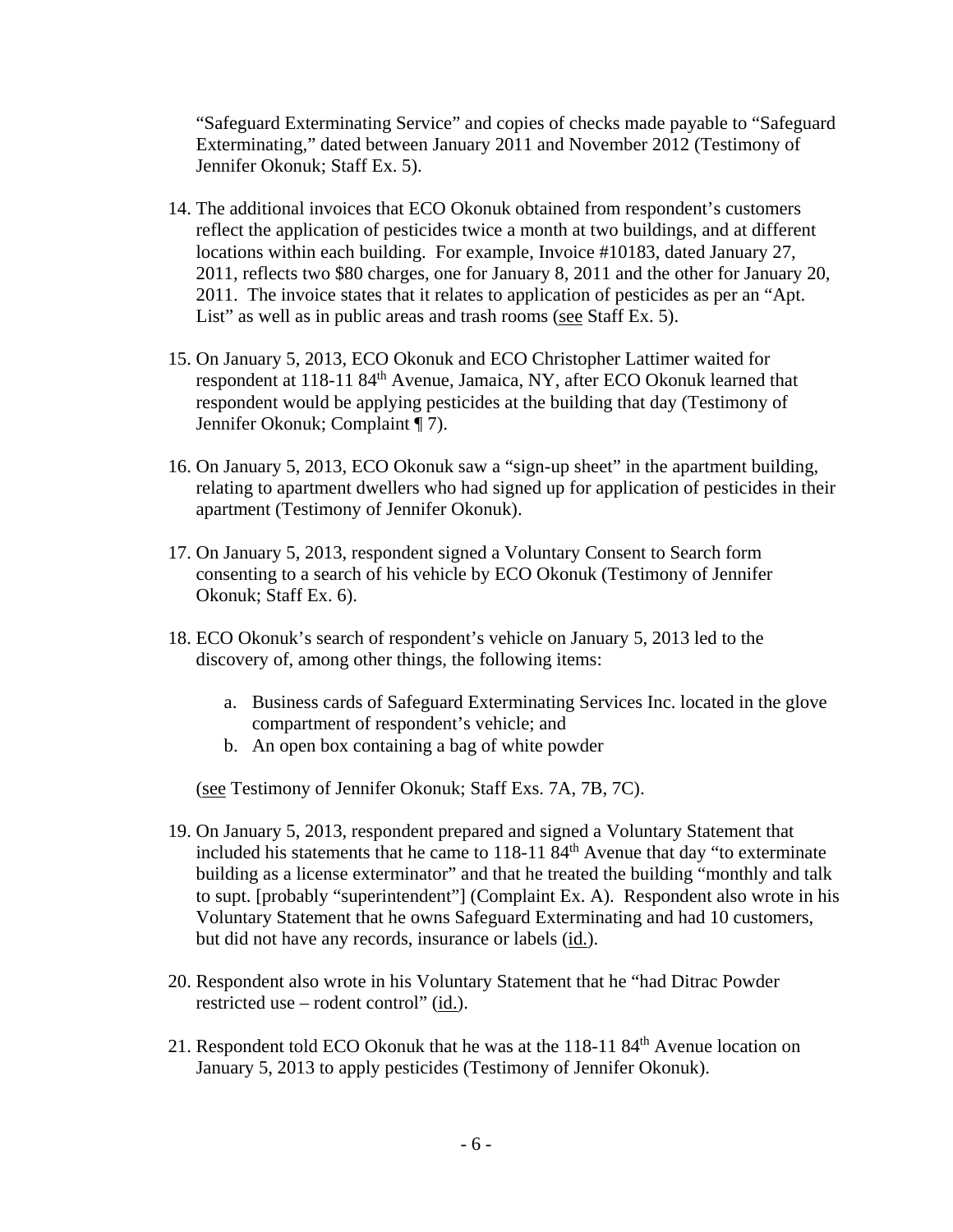- 22. ECO Okonuk sent for testing, by Peter Furdyna, an Environmental Chemist with the Department, some of the white powder from the box found in respondent's vehicle on January 5, 2013 (Testimony of Jennifer Okonuk).
- 23. Testing of the powder found in respondent's possession on January 5, 2013 revealed that the powder contained diphacinone, the active ingredient in Ditrac Tracking Powder, and the results were consistent with Ditrac Tracking Powder (Testimony of Marcus Pitter; Testimony of Jennifer Okonuk).
- 24. Ditrac Tracking Powder, EPA Registration No. 12455-56, is a restricted use pesticide in New York State (Testimony of Marcus Pitter; see also http://www.dec.ny.gov/docs/materials\_minerals\_pdf/pestprod.pdf)

#### **Discussion**

 As set forth above, although respondent was personally served with the notice of hearing and complaint (see Staff Ex. 2), he did not appear at the January 28, 2014 pre-hearing conference that was identified in the notice of hearing. Nor did respondent serve an answer or otherwise respond to the allegations in the complaint (Hearing Record). Department staff has submitted a proposed order (see Staff Ex. 1). Department staff has therefore satisfied the requirements of 6 NYCRR 622.15(b), and its motion for a default judgment should be granted.

In addition, the proof at the hearing conducted in respondent's absence demonstrates by a preponderance of the evidence that respondent has committed violations of the ECL and relevant regulations, as discussed in more detail below.

#### Failure to Register Pesticide Business

 $\overline{a}$ 

Each person or business providing services of commercial application of pesticides must register with the Department and pay a registration fee (see ECL 33-0907[1]; ECL 33-0101[9]; ECL 33-0911[3]; ECL 33-1301(8-a); 6 NYCRR 325.23[a]). Pesticide business registration is valid for three years (ECL 33-0907[4]).<sup>4</sup> Department staff proved by a preponderance of the evidence at hearing that respondent operated a commercial pesticide application business between 2008 and 2012 but did not register with the Department or pay the registration fee during that period.<sup>5</sup>

<sup>&</sup>lt;sup>4</sup> The registration statute was amended in 2002, increasing from one year to three years the period for which a registration is valid.

 $<sup>5</sup>$  The Second Cause of Action in the complaint alleges that respondent failed to register his pesticide business</sup> "while applying pesticides from February 29, 2000 to at least January 5, 2013" (see Complaint ¶¶ 34-35; see also Testimony of Marcus Pitter). While it is possible, if not probable, that respondent applied pesticides during that entire 13 year period, the record lacks evidence that respondent actually applied pesticides during the period between 2000 and 2007. I therefore recommend that the Commissioner find these violations to have occurred only during the period 2008 through January 5, 2013 (see Staff Exs. 3 and 5).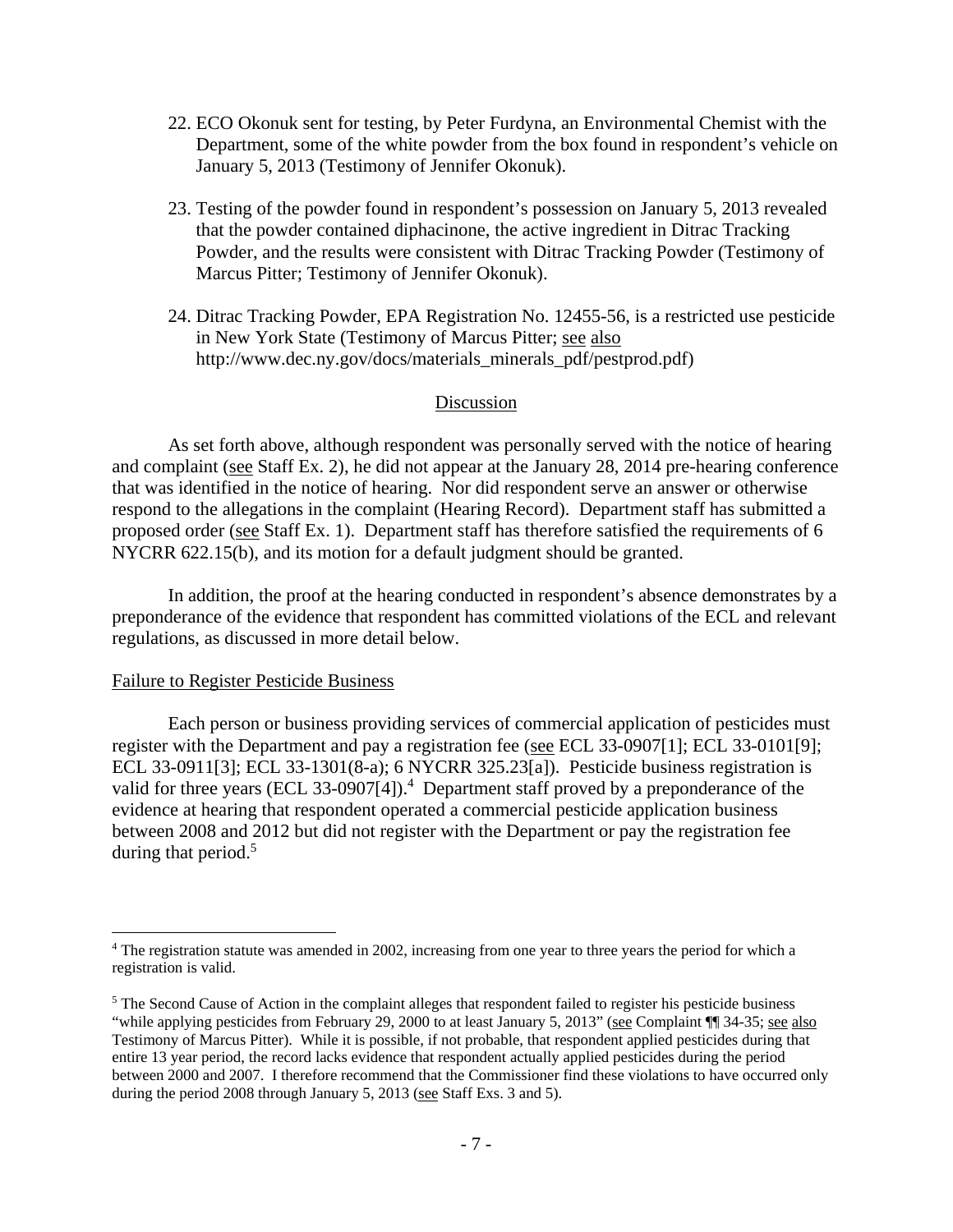Staff has alleged that respondent violated the foregoing provisions "at least thirty-one (31) times" (Complaint ¶ 35). This number corresponds to staff's characterization of the number of invoices obtained by ECO Okonuk from respondent and respondent's customers (see Complaint ¶¶ 5-6 [identifying a total of 31 invoices]). Staff alleges in effect that each *application* of a pesticide during a period for which there is no pesticide business registration is a separate and distinct violation of the *registration* requirement. The statute and regulations are silent on how to calculate the number of violations of the registration requirement. The most reasonable interpretation of the statute, however, is to calculate the failure to register based upon how often a business is required to register; that is, one continuing violation during each three year period, commencing on the date of the first application of pesticides without having such registration. Such interpretation is consistent with and further supported by staff's allegations that (i) respondent violated the requirement to have pesticide business insurance once each year it failed to have the requisite insurance, and (ii) respondent violated the requirement to file annual reports once each year it failed to so file, rather than each time it applied pesticides during these five year periods.<sup>6</sup> I therefore recommend that the Commissioner hold that respondent violated the business registration requirements twice during the five year period of 2008 through 2012: once upon the first application of pesticides in April 2008, and a second time as of April 2011, three years after the first violation.<sup>7</sup>

#### Failure to Have Pesticide Business Insurance

 $\overline{a}$ 

 Businesses subject to the registration requirements are also required to have insurance (see 6 NYCRR 325.23[g]). Staff alleges that respondent "fail[ed] to have the requisite pesticide business insurance from February 12, 2000 to at least January 5, 2013" (Complaint ¶ 33). Department records reflect that Safeguard Exterminating Services Inc. had insurance from March 1989 until February 2000 (see Staff Ex. 9). Staff witness Marcus Pitter testified that he checked the relevant Department records and determined that Safeguard had no insurance after it lapsed in 2000 (Testimony of Marcus Pitter). In January 2013, respondent admitted in his signed Voluntary Statement that he did not have insurance (see Complaint Ex. A). I therefore recommend that the Commissioner hold that respondent violated 6 NYCRR 325.23(g) by not possessing the requisite insurance.

 Although I agree with staff's allegation that respondent violated the insurance requirement, I do not agree with staff's calculation of the total number of violations of that requirement. Staff asserts that respondent operated a pesticide business without the requisite insurance for thirteen years, from February 12, 2000 to at least January 5, 2013 (see Complaint ¶ 33; Justification, at 1). While it is possible, if not probable, that respondent has been conducting his business throughout the entire period of time since his business registration and insurance

<sup>6</sup> This interpretation is also consistent with the Department's Pesticide Enforcement Policy (DEE-12, rev. March 26, 1993), which sets a minimum penalty amount for each violation of the business registration requirement, and describes each violation as an "offense" rather than on a "per incident" basis (compare, e.g., Pesticide Enforcement Policy minimum penalties for certain violations on a "per incident" basis, e.g. sale of a restricted use pesticide, possession of a restricted use pesticide by a person not certified, violation of seizure, stop use or quarantine order, failure to obtain aquatic permit).

<sup>&</sup>lt;sup>7</sup> The evidence established that respondent continued to apply pesticides throughout the two periods (see, e.g., Finding of Fact Nos. 11[d], 13).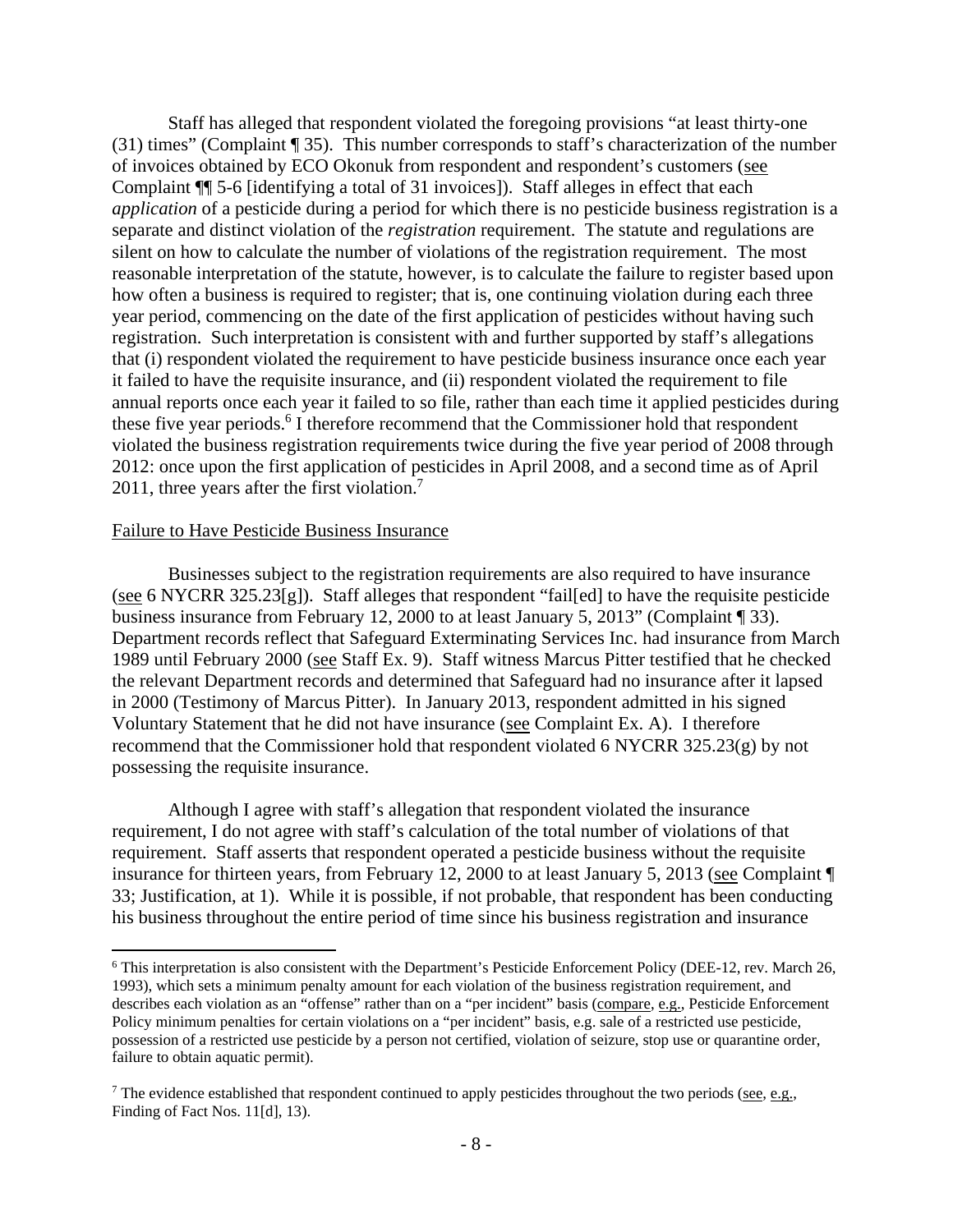lapsed in 2000, the evidence submitted at hearing relates only to respondent's application and possession of pesticides during the period 2008 through January 5, 2013, a total of five years (see discussion above at 7-8, and n. 5). I therefore recommend that the Commissioner hold that respondent violated the insurance requirements five times.

## Application of Pesticides Without Pesticide Applicator Certification

 Persons engaging in the commercial application of pesticides must be certified and possess, on their person, a valid identification card issued by the Department (see 6 NYCRR 325.7[a]). It is unlawful for any person to engage in the application of pesticides without being certified or working under the direct supervision of a certified applicator (see ECL 33-1301[8]).

 The evidence in this matter reflects that, although respondent was at one time a certified pesticide applicator, his certification lapsed in 2000 and had not been renewed as of April 17, 2014 (Testimony of Marcus Pitter; Staff Ex. 8). Staff witness Pitter also testified that an effort was made to determine whether respondent was working as an apprentice under the direct supervision of a certified applicator, but no such evidence was found (Testimony of Marcus Pitter). Although certifications are valid for three or five years, depending on the type of certifications (see ECL 33-0905[3]), it is unlawful "to engage in application of pesticides" without the certification (ECL 33-1301[8]). I therefore recommend that the Commissioner hold that: (i) each application of pesticides without proper certification is a separate violation; and (ii) respondent therefore violated ECL 33-1301(8) thirty-one times by applying pesticides on thirtyone occasions without possessing the requisite commercial pesticide applicator certification.

## Failure to Maintain Daily Use Records

 Commercial pesticide applicators are required to maintain pesticide use records for each pesticide application (see ECL 33-1205[1]; 6 NYCRR 325.25[a]). Respondent admitted in his signed Voluntary Statement that he did not have any records (see Complaint Ex. A). I therefore recommend that the Commissioner hold that respondent violated ECL 33-1205(1) and 6 NYCRR 325.25(a) between 2008 and 2012 by not maintaining pesticide use records for 31 of the pesticide applications reflected in the invoices admitted into evidence at the hearing (see Exs. 3 and 5).

## Failure to File Annual Reports

 Commercial pesticide applicators are required to file annual reports containing the information found in the pesticide use records described in ECL 33-1205(1)(a)-(e) (see ECL 33- 1205[1]; 6 NYCRR 325.25[b]). Department staff alleges, and Mr. Pitter's testimony at the hearing confirms, that respondent failed to submit annual reports for the years 2008-2012 (see Complaint ¶ 41; Testimony of Marcus Pitter). I therefore recommend that the Commissioner hold that respondent violated ECL 33-1205(1) and 6 NYCRR 325.25(b) five times by failing to submit annual reports during the years 2008-2012 during which he applied pesticides as reflected in the invoices admitted into evidence at the hearing (see Exs. 3 and 5).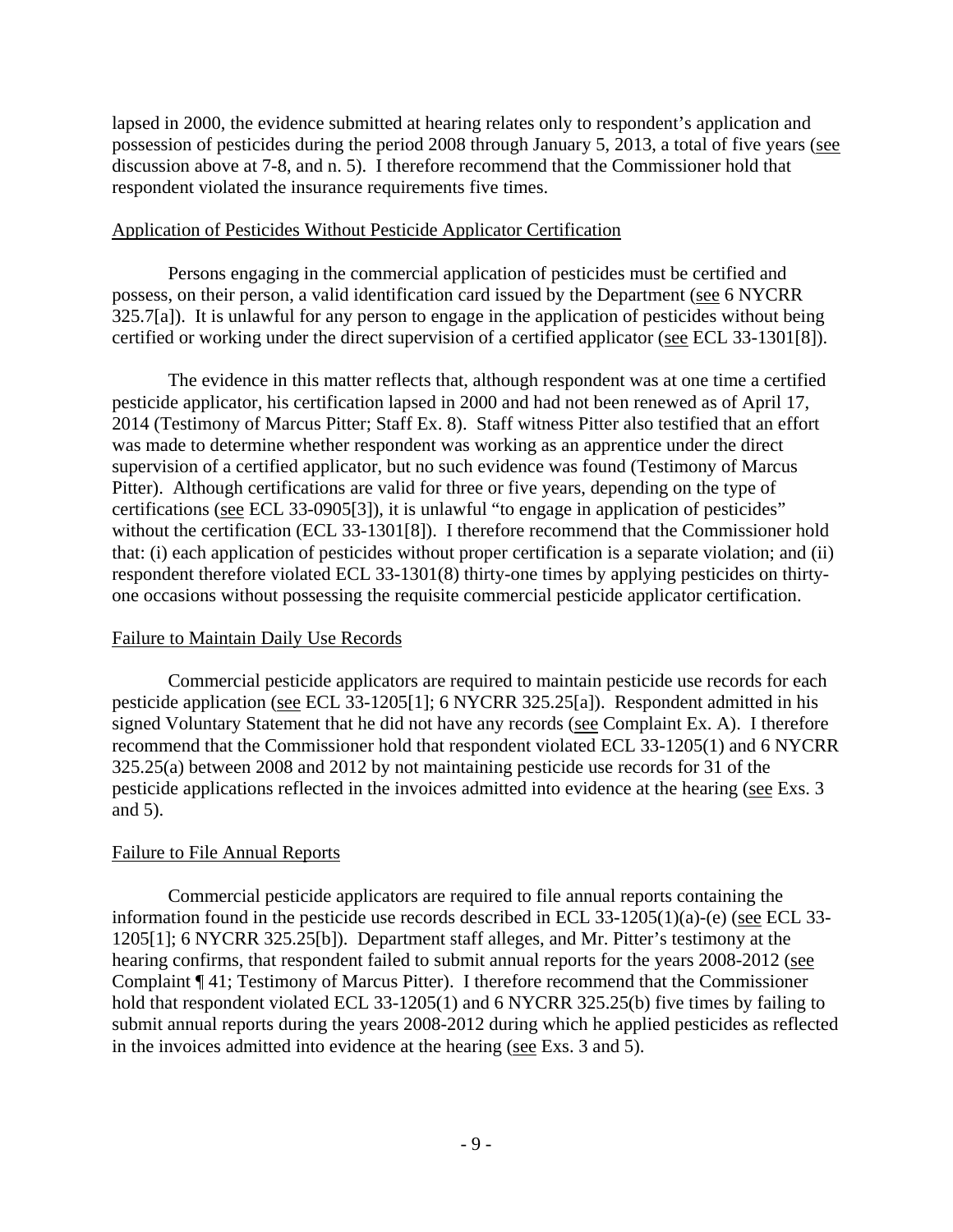### Possession of Restricted Use Pesticides Without Purchase Permit or Certification

 It is unlawful for any person to possess a restricted use pesticide without a purchase permit or without being a certified applicator (see ECL 33-0903[1]; ECL 33-1301[7]; 6 NYCRR 326.7[a]). The evidence at the hearing established that respondent possessed the restricted use pesticide Delta Dust Insecticide in June 2010, without a purchase permit and without being a certified applicator at that time (see Finding of Fact Nos. 9, 11, 12). The evidence at the hearing also established that respondent possessed the restricted use pesticide Ditrac Tracking Powder in January 2013, without a purchase permit and without being a certified applicator at that time (see Finding of Fact Nos. 9, 19, 20, 22, 23, and 24).

I therefore recommend that the Commissioner hold that respondent violated ECL 33- 0903, ECL 33-1301(7) and 6 NYCRR 326.7(a) two times, by: (1) possessing restricted use pesticide Delta Dust Insecticide in 2010 without a purchase permit and without being a certified applicator; and (2) possessing restricted use pesticide Ditrac Tracking Powder in 2013 without a purchase permit and without being a certified applicator.

### Civil Penalty

 $\overline{a}$ 

 Department staff seeks an order imposing a civil penalty upon respondent pursuant to ECL 71-2907(1) in the amount of "no less than" two hundred forty-nine thousand dollars  $(\$249,500)$  (see Complaint at 6, Wherefore Clause  $\P$  2).<sup>8</sup> In a closing statement at the end of the hearing, counsel explained how the requested civil penalty was calculated, and submitted a document entitled "Justification for Requested Penalty" ("Justification"). Staff's civil penalty request is based upon an analysis of the penalty statute, ECL 71-2907(1), the Department's Pesticide Enforcement Policy (DEE-12, rev. March 26, 1993), and the Department's Civil Penalty Policy (DEE-1, June 20, 1990). As discussed below, I recommend that the Commissioner impose a civil penalty of one hundred twenty-one thousand dollars (\$121,000).

 A person who violates any provision of ECL article 33 or any regulation thereunder shall be liable for a civil penalty of up to five thousand dollars (\$5,000) for a first violation and up to ten thousand dollars (\$10,000) for each subsequent offense (see ECL 71-2907[1]). The first step in a civil penalty analysis is to calculate the maximum possible penalty under the statute (see DEE-1, at 4). Staff argues that respondent has committed a total of 113 violations, but has only used the initial violation figure of \$5,000 for all violations, to arrive at a total maximum penalty of \$565,000 (see Justification, at 1). Pursuant to the statute, however, the maximum civil penalty for 113 violations would be \$1,125,000 (\$5,000 for the first violation, plus a total of \$1,120,000 for the 112 additional violations).

As discussed above, I do not agree with staff's calculation of the total number of violations. I recommend that the Commissioner hold that respondent committed a total of 76 violations, rather than 113 as alleged by staff, as follows:

<sup>&</sup>lt;sup>8</sup> As discussed in footnote 1 above, and in accordance with prior Commissioner Decisions and Orders, I interpret staff's request as one for the specific amount set forth in the complaint.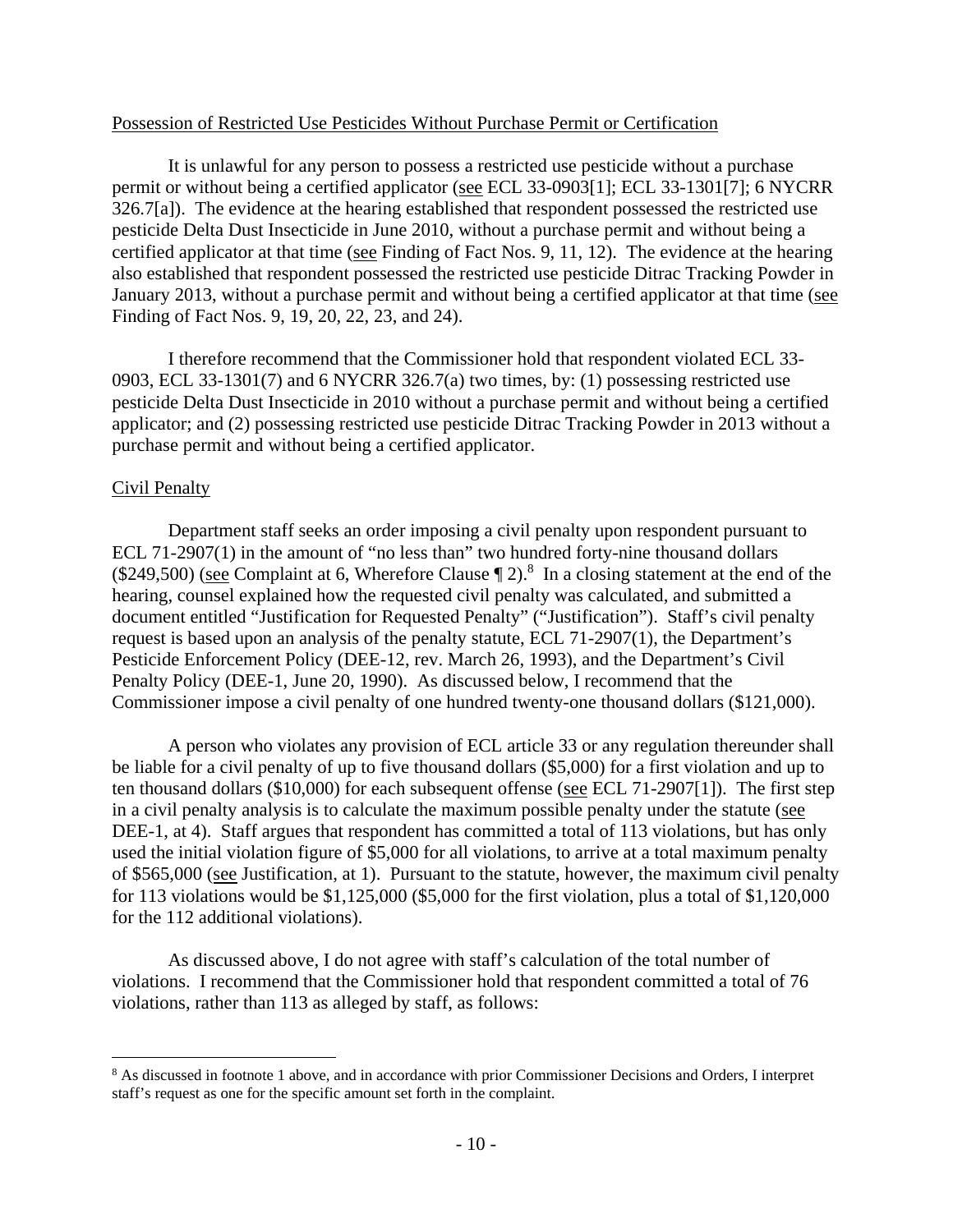2 violations of the business registration requirement 5 violations of the insurance requirement 31 violations of the applicator certification requirement 31 violations of the daily use records requirement 5 violations of the annual reporting requirement 2 violations regarding possession of restricted use pesticides

Based on a total of 76 violations, the maximum statutory civil penalty under ECL 71- 2907(1) would be \$755,000 (\$5,000 for the first violation, plus \$750,000 [\$10,000 each for the 75 additional violations]).

 Following a determination of the maximum possible penalty, the civil penalty analysis includes consideration of "benefit" and "gravity" components under the Department's Civil Penalty Policy. The benefit component "is an estimate of the economic benefit of delayed compliance, including the present value of avoided capital and operating costs and permanently avoided costs which would have been expended if compliance had occurred when required" (DEE-1, at 5). The benefit component "should also include any other economic benefits resulting from noncompliance" (id.). The gravity component analysis includes consideration of several factors, including: (i) potential harm and actual damage caused by the violation, and relative importance of the type of violation in the regulatory scheme; (ii) culpability; (iii) violator cooperation; (iv) history of noncompliance; (v) ability to pay; and (vi) "unique factors" providing staff with discretion to adjust penalties higher or lower due to factors not identified in the policy (see DEE-1, at 7-11).

I agree with staff's analysis of the benefit and gravity components in this matter. Respondent has derived economic benefit from noncompliance, including avoiding paying pesticide business registration fees, pesticide applicator exam fees and other fees (see Justification, at 2; see also Testimony of Marcus Pitter [discussing fees associated with pesticide certification categories]).

With respect to the gravity component, Staff established by a preponderance of the evidence that respondent has been operating in violation of statutory and regulatory requirements for at least five years, and illegally applied pesticides on at least 31 occasions during that period of time. Respondent's actions, and his own admissions, unequivocally demonstrate a flagrant and total disregard for complying with the relevant legal requirements. The record reflects that respondent has not held a commercial pesticides applicator certification, registered his business, or obtained the required insurance, since 2000. Respondent has nevertheless readily admitted, as recently as January 2013, that he holds himself out as a "license[d] exterminator" and provides services to ten customers on a monthly basis, but has no records or insurance (Complaint Ex. A; Finding of Fact No. 19). In addition, respondent has not filed annual reports for at least five years. Respondent's violations include repeated application of pesticides at two schools, and many apartment buildings (see Finding of Fact 11[d]; see also Ex. 3, at ninth and tenth unnumbered pages [stating that "monthly service" was provided to "Metropolitan Preschool, Inc. Early Intervention Center" and "Metropolitan Preschools, Inc. Williamsburg N. Side Preschool"]). Finally, during this period of illegal operation, respondent improperly twice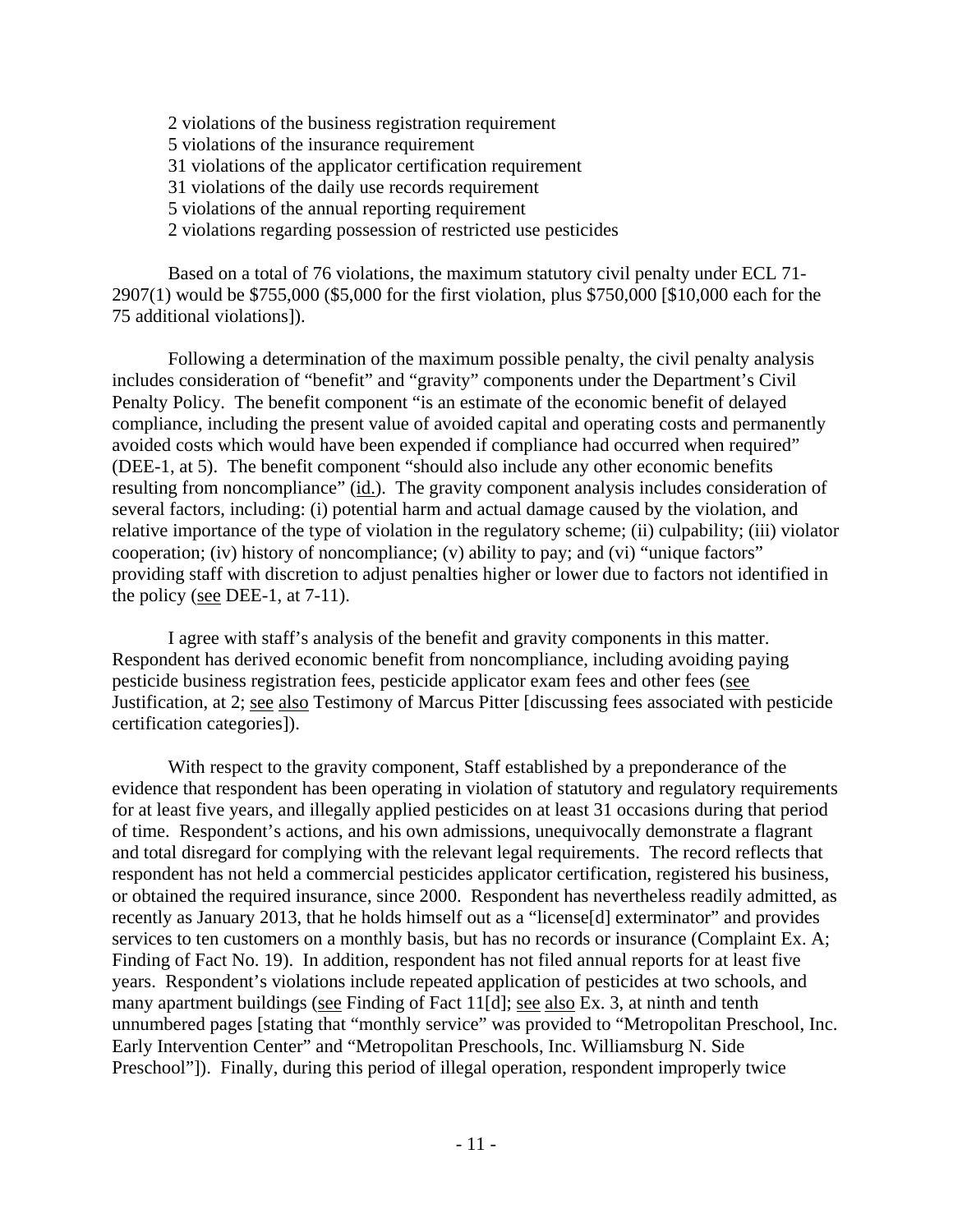possessed restricted use pesticides, Delta Dust Insecticide and Ditrac Tracking Powder (see Finding of Fact Nos. 9, 11, 12, 19, 20, 22, 23, 24; Complaint Ex. A).

Appendix I to the Department's Pesticide Enforcement Policy (DEE-12, rev. March 26, 1993) contains a schedule of minimum penalties to guide staff in establishing appropriate penalties for violations such as those at issue here. The policy states that the amounts in the schedule represent "first offense minimums" which "should be doubled to determine a minimum penalty level on second, or subsequent offenses" (DEE-12, App. I, § II). Although staff cites this policy generally, staff has not provided a discussion of the application of each penalty "minimum" for each violation in this case; rather staff argues generally that penalties in this case should be higher than the minimum because staff has had to proceed to hearing, and "[t]o account for inflation that has occurred over the past twenty years" since the policy was last revised in 1993 (Justification, at 1). I agree with staff that respondent's actions are particularly egregious, and that penalties significantly higher than the minimum penalties set forth in DEE-12 are warranted.

With respect to the first cause of action, alleging a failure to have insurance, DEE-12 does not provide a minimum penalty to be assessed (see DEE-12, App. I, at § IV [Business, Applicator and Use Offenses]). As discussed above at pages 8-9, I revised the number of violations of the insurance requirement from thirteen alleged by staff to five. The maximum statutory penalty for these violations would be \$45,000 (\$5,000 for the first violation, \$40,000 for the additional four violations). Staff has requested, and I recommend, that the Commissioner impose a \$2,500 civil penalty for each of the violations of the insurance requirement, and I recommend a total civil penalty of \$12,500 for the five violations.

With respect to the second cause of action, alleging a failure to obtain business registration, I have revised the number of violations from thirty-one alleged by staff to two (see discussion above at pages 7-8). The maximum statutory penalty for two violations would be \$15,000 (\$5,000 for the first violation, \$10,000 for the additional violation). DEE-12 provides that, for a first "offense," the minimum penalty would be \$1,000, with an additional \$100 for each "additional offense or different product" (id.). In my view, the failure to register a pesticide business is significant, and warrants a substantial penalty. Staff has requested, and I recommend, that the Commissioner impose a \$2,500 civil penalty for each of the two violations of the business registration requirement, for a total civil penalty of \$5,000.

With respect to the third cause of action, ECL 33-1301(8) provides in relevant part that it is unlawful "[f]or any person to *engage in application of pesticides* without a pesticide applicator certificate registration" (emphasis added). Staff alleges that respondent applied pesticides at least thirty-one times during the years 2008-2012 without having the requisite pesticide applicator certification. DEE-12 provides a minimum penalty of \$2,000 for pesticide "misuse, *including unlawful application*," in cases in which it is unknown whether there has been exposure to such pesticides (id.). DEE-12 also sets forth a minimum penalty for failure to obtain an applicator certification of "\$1,000 per year or portion thereof, per person" (id.). Given the statutory prohibition of "application of pesticides" without a certification, I agree with staff's allegation that each application of pesticides by respondent without being certified is a separate violation, and have recommended that the Commissioner so hold. The maximum statutory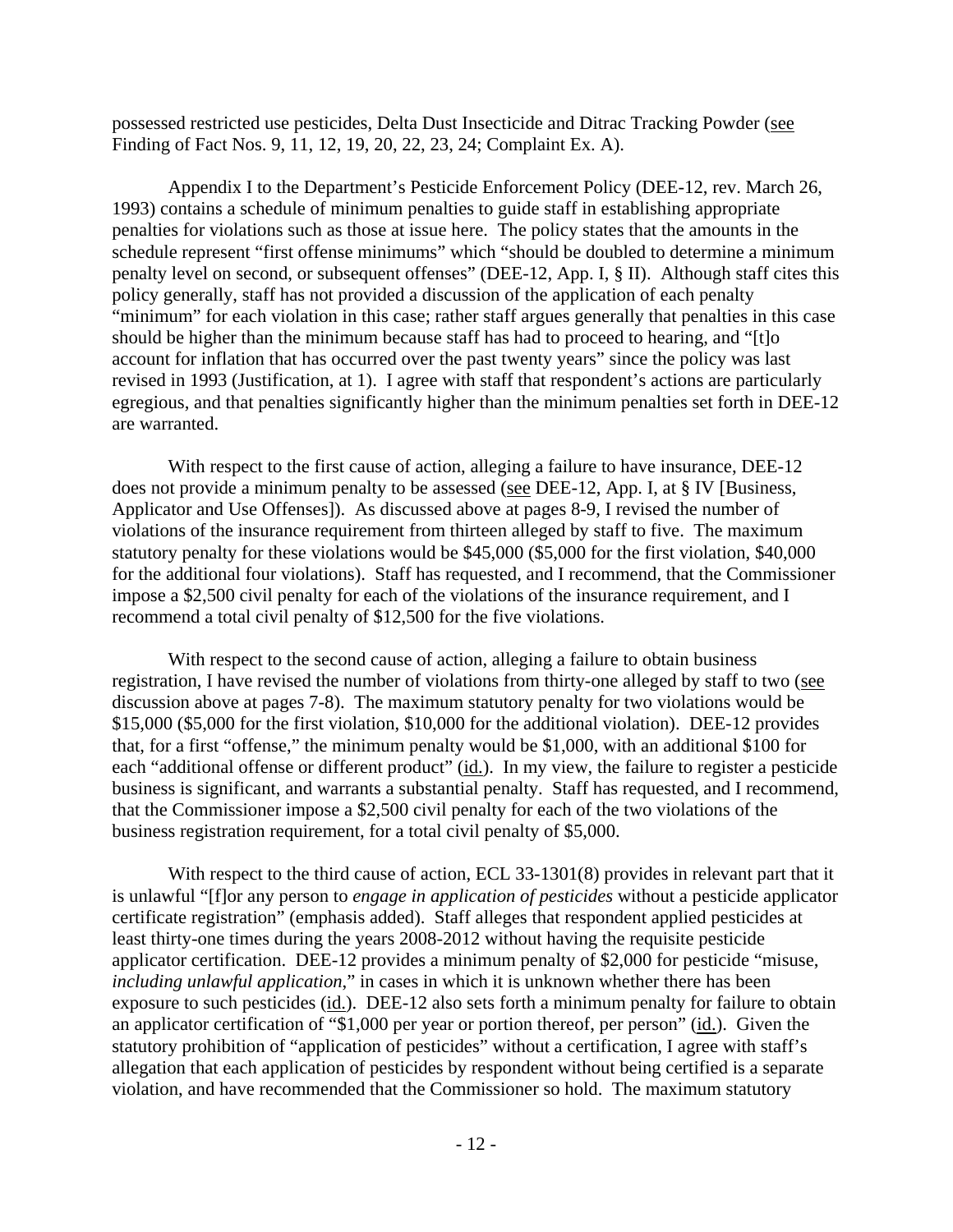penalty for thirty-one violations would be \$305,000 (\$5,000 for the first violation, \$300,000 for the additional thirty violations). Staff has requested, and I recommend, that the Commissioner impose a \$2,500 civil penalty for each of the thirty-one violations relating to the third cause of action, for a total civil penalty of \$77,500.

With respect to the fourth cause of action, ECL 33-1205(1) provides in relevant part that ["a]ll commercial applicators shall maintain pesticide use records *for each pesticide application*…." (emphasis added) (see also 6 NYCRR 325.25[a]). Staff alleges that respondent failed to maintain daily use records for at least thirty-one applications of pesticides during the period of 2008 through 2012. The maximum statutory penalty for thirty-one violations would be \$305,000 (\$5,000 for the first violation, \$300,000 for the additional thirty violations). DEE-12 sets forth a minimum penalty for recordkeeping violations<sup>9</sup> of \$250 "per violation." Staff has requested that the Commissioner impose a \$1,500 civil penalty for each of the thirty-one recordkeeping violations, without mentioning the minimum penalty for such violations as set forth in DEE-12, or explaining how staff arrived at a per-violation penalty amount that is six times the DEE-12 minimum. Given the number and breadth of violations in this case, I recommend the Commissioner impose a \$500 civil penalty for each of the thirty-one recordkeeping violations, for a total civil penalty of \$15,500.

The fifth cause of action alleges that respondent failed to file annual reports five times, in violation of ECL 33-1205(1) and 6 NYCRR 325.25(b). The maximum statutory penalty for five violations would be \$45,000 (\$5,000 for the first violation, \$40,000 for the additional four violations). DEE-12 sets forth a minimum civil penalty of \$1,000 "per report" for failure to file business annual report. Staff has requested that the Commissioner impose a \$1,500 civil penalty for each of the five violations, without mentioning the minimum penalty for such violations as set forth in DEE-12. Given that the annual report requirement is contained in the "recordkeeping and reporting" statute and regulation, I recommend that the Commissioner treat this as a recordkeeping violation, and impose a \$500 civil penalty for each of the five annual report violations, for a total civil penalty of \$2,500.

The sixth cause of action alleges that respondent twice possessed restricted use pesticides without having the requisite purchase permit and without being a certified applicator, in violation of ECL 33-1301(7), ECL 33-0903 and 6 NYCRR 326.7(a). The maximum statutory penalty for two violations would be \$15,000 (\$5,000 for the first violation, \$10,000 for the additional violation). DEE-12 sets forth a minimum civil penalty of \$1,000 "per incident" for such violations. Staff has requested, and I recommend, that the Commissioner impose a \$4,000 civil penalty for each of the two violations relating to illegal possession of restricted use pesticides, for a total civil penalty of \$8,000.

This matter involves a respondent who clearly knows how to comply with the legal requirements for operating a pesticides application business. At one time, his business was registered and insured, and he was properly certified as an applicator. Respondent allowed these legal authorizations to lapse. The record establishes that, for at least five years, respondent held himself out – falsely – as a certified applicator, and has repeatedly applied pesticides in several

 $\overline{a}$ 

<sup>&</sup>lt;sup>9</sup> The statute cited in this cause of action, ECL 33-1205, is entitled "Recordkeeping and reporting" (see also 6 NYCRR 325.25 [entitled "Records and reports"]).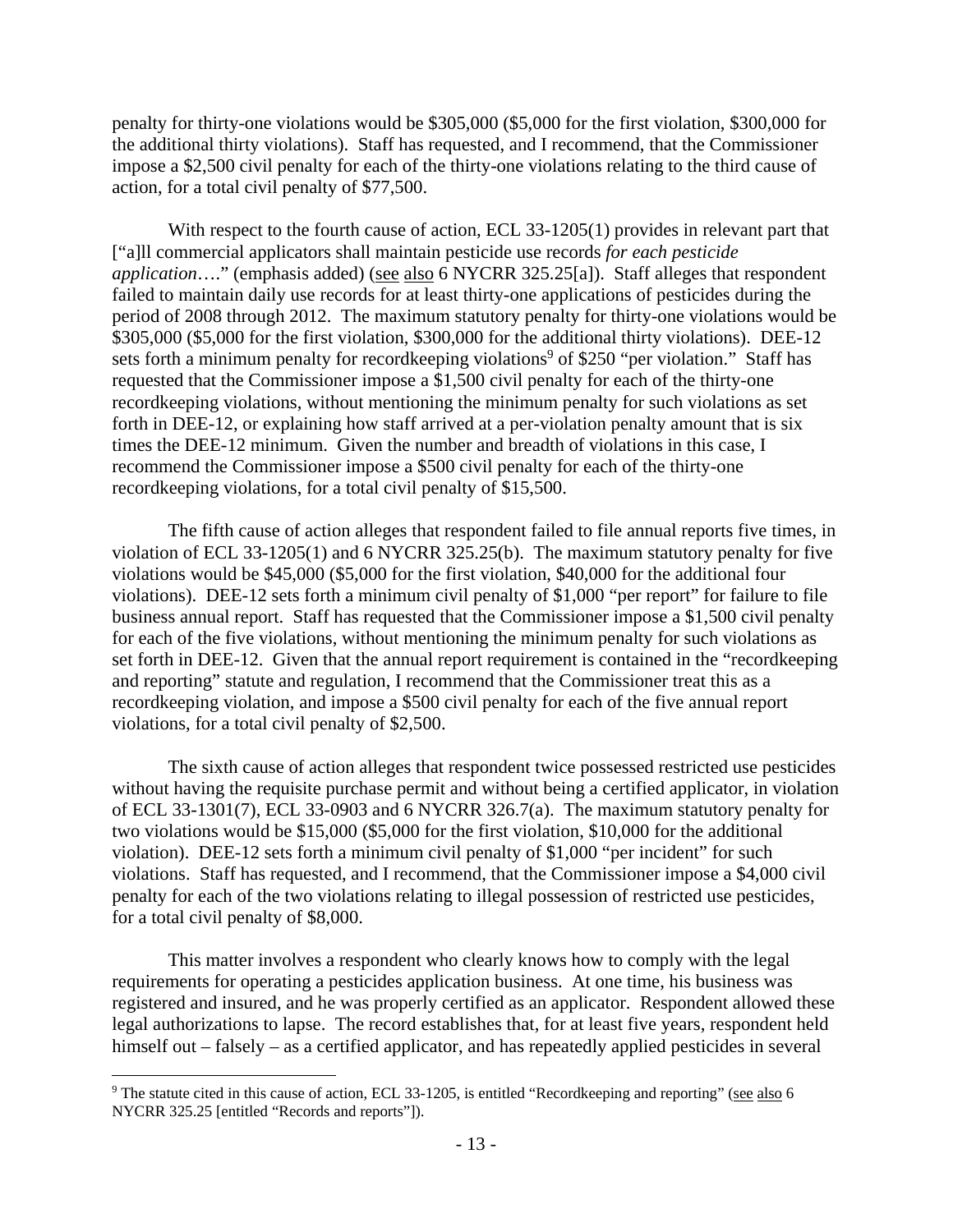locations, potentially exposing schoolchildren, among others, to pesticides. Moreover, he has twice been found to possess restricted use pesticides without proper certification. Respondent's 76 violations established in this record are egregious.

I recommend that the Commissioner impose a civil penalty of one hundred twenty-one thousand dollars (\$121,000) for these violations. The requested civil penalty is fully consistent with prior precedent. See, e.g., Matter of Island Landscape LCP, Corp., Order of Assistant Commissioner, February 8, 2007; Matter of JR Tree Spraying, Inc. and Paul Ingrassia, Order of the Commissioner, November 15, 1999.

## Additional Requested Relief

 Department staff has also requested that the Commissioner order respondent "to become and remain in compliance with the ECL and Title 6 of the NYCRR" (Complaint, at 6, Wherefore Clause ¶ 3). This request is unnecessary. Respondent is already required to comply with ECL article 33 and the relevant regulations if he intends to operate a pesticide application business or work as a pesticide applicator (see, e.g., Matter of Island Landscape LCP, Corp., at 5). I therefore recommend that the Commissioner hold that staff's request in this regard is unnecessary.

### Recommendations

Based upon the foregoing, I recommend that the Commissioner issue an order:

- 1. Granting Department staff's motion for a default judgment, holding respondent Anthony Lopatowski d/b/a Safeguard Exterminating Services Inc. in default pursuant to 6 NYCRR 622.15.
- 2. Holding that, based upon a preponderance of the evidence introduced at hearing, respondent Anthony Lopatowski d/b/a Safeguard Exterminating Services Inc.:
	- a. violated 6 NYCRR 325.23(g) five (5) times by operating a pesticides application business during the period April 2008 through January 5, 2013 without having the requisite pesticide business insurance;
	- b. violated ECL 33-0907(1), ECL 33-1301(8-a) and 6 NYCRR 325.23(a) two (2) times by applying pesticides during the period 2008 through January 5, 2013 without having the requisite pesticide business registration;
	- c. violated ECL 33-1301(8) thirty-one (31) times by applying pesticides on thirty-one (31) occasions without possessing the requisite commercial pesticide applicator certification;
	- d. violated ECL 33-1205(1) and 6 NYCRR 325.25(a) thirty-one (31) times by not maintaining pesticide use records with respect to thirty-one (31) pesticide applications;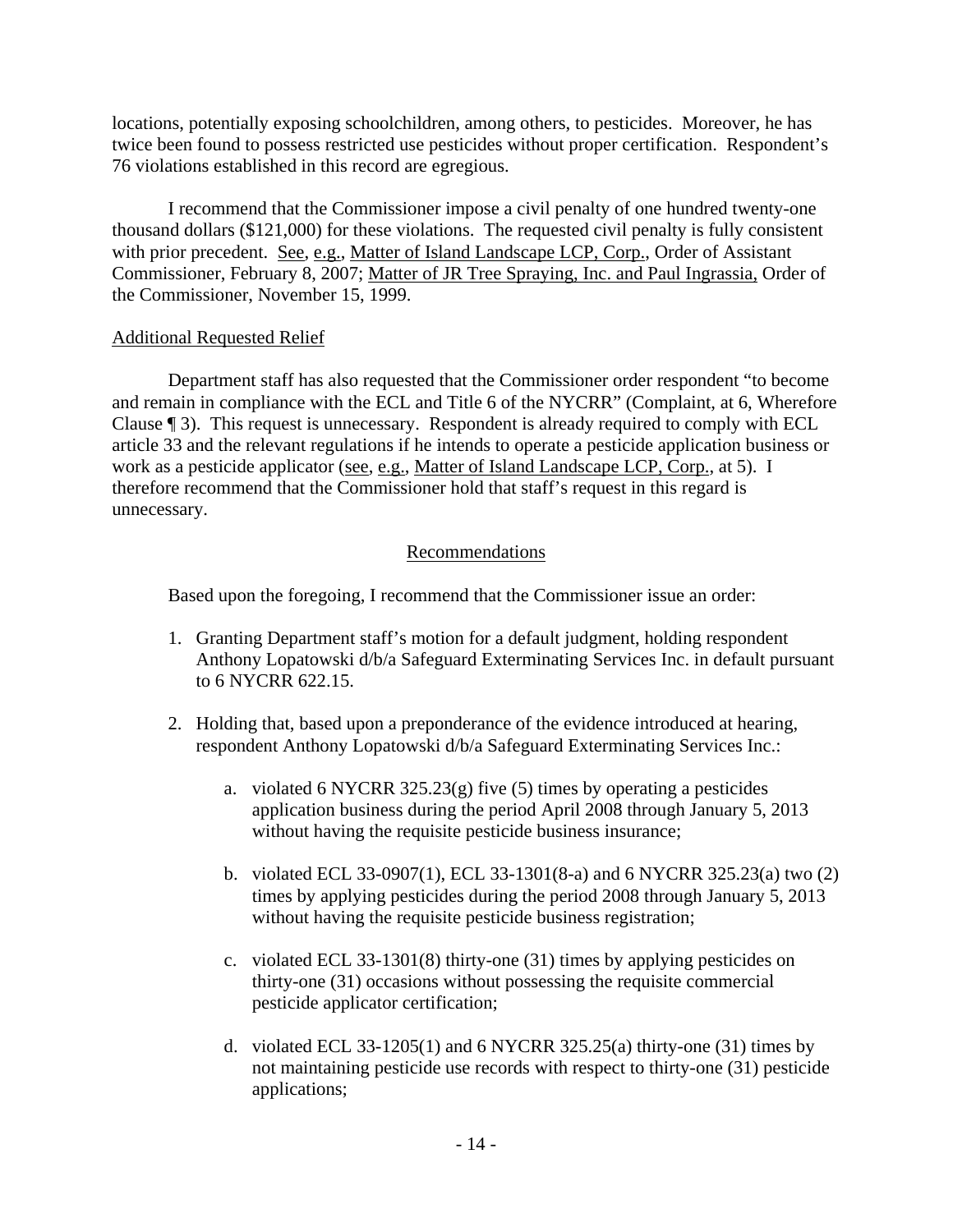- e. violated ECL 33-1205(1) and 6 NYCRR 325.25(b) five (5) times by failing to submit annual reports to the Department during the years 2008 through 2012 during which he applied pesticides; and
- f. violated ECL 33-0903, ECL 33-1301(7) and 6 NYCRR 326.7(a) two (2) times, by:
	- i. possessing restricted use pesticide Delta Dust Insecticide in 2010 without a purchase permit and without being a certified applicator; and
	- ii. possessing restricted use pesticide Ditrac Tracking Powder in 2013 without a purchase permit and without being a certified applicator.
- 3. Directing respondent Anthony Lopatowski d/b/a Safeguard Exterminating Services Inc. to pay a civil penalty in the amount of one hundred twenty-one thousand dollars (\$121,000).

/s/

D. Scott Bassinson Administrative Law Judge

\_\_\_\_\_\_\_\_\_\_\_\_\_\_\_\_\_\_\_\_\_\_\_\_\_\_\_\_\_\_\_

Dated: July 8, 2014 Albany, New York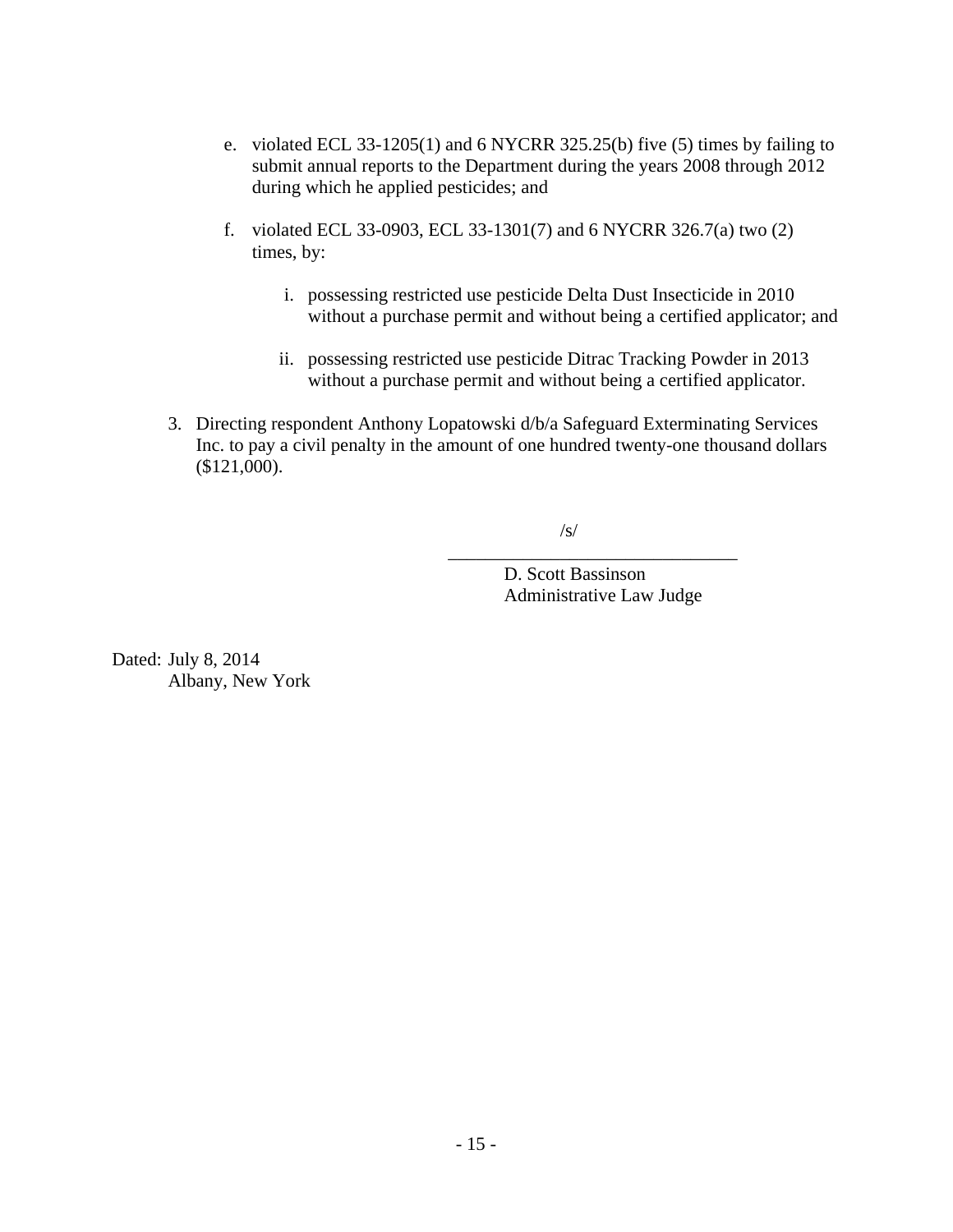# **EXHIBIT CHART**

## *Matter of Anthony Lopatowski d/b/a Safeguard Exterminating Service Inc. – Region 2 April 22, 2014* Edirol File No. 050522094435

| Exhibit No.    | Description                                                                                                               | ID'd?        | Rec'd<br>$\gamma$ | Offered By                 | <b>Notes</b> |
|----------------|---------------------------------------------------------------------------------------------------------------------------|--------------|-------------------|----------------------------|--------------|
|                | Proposed Order                                                                                                            | $\checkmark$ | $\checkmark$      | Department<br><b>Staff</b> |              |
| $\overline{2}$ | Affidavit of Service of Bradley J. Buffa, sworn to January 23, 2014,<br>reflecting personal service on Anthony Lopatowski | $\checkmark$ | $\checkmark$      | Department<br><b>Staff</b> |              |
| 3              | Copies of 23 Invoices from Safeguard Exterminating Inc. ranging in<br>date from 4/19/2008 to 5/22/2010                    | $\checkmark$ | $\checkmark$      | Department<br><b>Staff</b> |              |
| 4A             | Photograph of Business Card of Safeguard Exterminating Services<br>Inc. and Anthony Lopatowski, C.C.P.A.                  | $\checkmark$ | $\checkmark$      | Department<br><b>Staff</b> |              |
| 4B             | Photograph of Anthony Lopatowski New York State Drivers<br>License                                                        | ✓            | $\checkmark$      | Department<br>Staff        |              |
| 4C             | Photograph of 1 pound container of Delta Dust Insecticide                                                                 | ✓            | $\checkmark$      | Department<br>Staff        |              |
| 5              | Copies of Invoices from and Checks to Safeguard Exterminating                                                             | $\checkmark$ | ✓                 | Department<br>Staff        |              |